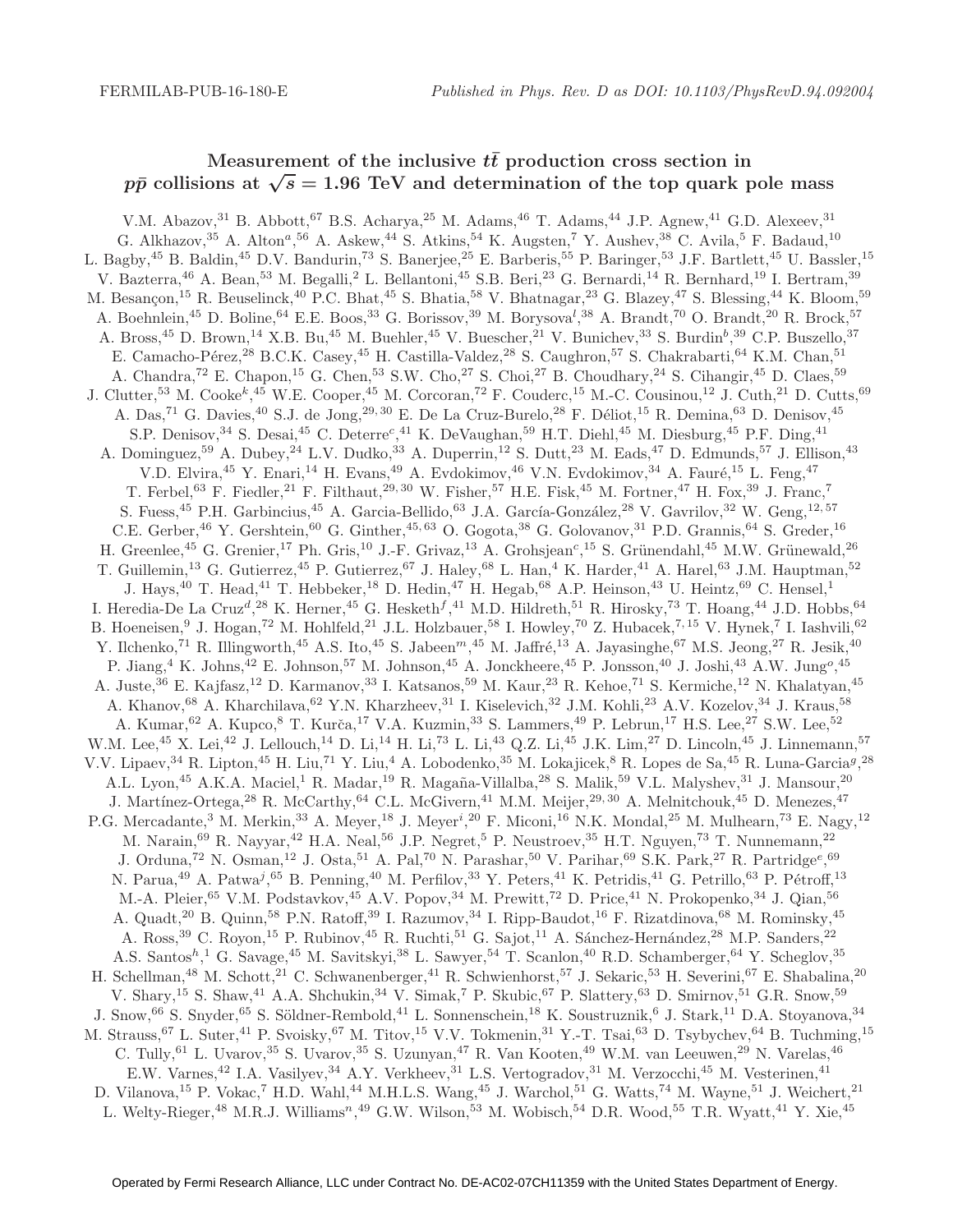R. Yamada,<sup>45</sup> S. Yang,<sup>4</sup> T. Yasuda,<sup>45</sup> Y.A. Yatsunenko,<sup>31</sup> W. Ye,<sup>64</sup> Z. Ye,<sup>45</sup> H. Yin,<sup>45</sup> K. Yip,<sup>65</sup> S.W. Youn,<sup>45</sup>

J.M. Yu,<sup>56</sup> J. Zennamo,<sup>62</sup> T.G. Zhao,<sup>41</sup> B. Zhou,<sup>56</sup> J. Zhu,<sup>56</sup> M. Zielinski,<sup>63</sup> D. Zieminska,<sup>49</sup> and L. Zivkovic<sup>14</sup>

(The D0 Collaboration)

 ${}^{1}LAFEX$ , Centro Brasileiro de Pesquisas Físicas, Rio de Janeiro, Brazil

 $^{2}$ Universidade do Estado do Rio de Janeiro, Rio de Janeiro, Brazil

Universidade Federal do ABC, Santo André, Brazil

<sup>4</sup>University of Science and Technology of China, Hefei, People's Republic of China

Universidad de los Andes, Bogotá, Colombia

Charles University, Faculty of Mathematics and Physics,

Center for Particle Physics, Prague, Czech Republic

 $7Czech Technical University in Prague, Prague, Czech Republic$ 

<sup>8</sup> Institute of Physics, Academy of Sciences of the Czech Republic, Prague, Czech Republic

Universidad San Francisco de Quito, Quito, Ecuador

LPC. Université Blaise Pascal, CNRS/IN2P3, Clermont, France

 ${}^{11}LPSC$ , Université Joseph Fourier Grenoble 1, CNRS/IN2P3,

Institut National Polytechnique de Grenoble, Grenoble, France

CPPM, Aix-Marseille Université, CNRS/IN2P3, Marseille, France

LAL, Université Paris-Sud, CNRS/IN2P3, Orsay, France

 $^{14}$ LPNHE, Universités Paris VI and VII, CNRS/IN2P3, Paris, France

CEA, Irfu, SPP, Saclay, France

IPHC, Université de Strasbourg, CNRS/IN2P3, Strasbourg, France

IPNL, Université Lyon 1, CNRS/IN2P3, Villeurbanne, France and Université de Lyon, Lyon, France

III. Physikalisches Institut A, RWTH Aachen University, Aachen, Germany

Physikalisches Institut, Universität Freiburg, Freiburg, Germany

 $^{20}$ II. Physikalisches Institut, Georg-August-Universität Göttingen, Göttingen, Germany

 $^{21}$ Institut für Physik, Universität Mainz, Mainz, Germany

 $^{22}Ludwig-Maximilia$ ns-Universität München, München, Germany

 $^{23}Panjab$  University, Chandigarh, India

Delhi University, Delhi, India

Tata Institute of Fundamental Research, Mumbai, India

University College Dublin, Dublin, Ireland

Korea Detector Laboratory, Korea University, Seoul, Korea

CINVESTAV, Mexico City, Mexico

 $^{29}$ Nikhef, Science Park, Amsterdam, the Netherlands

Radboud University Nijmegen, Nijmegen, the Netherlands

Joint Institute for Nuclear Research, Dubna, Russia

<sup>32</sup> Institute for Theoretical and Experimental Physics, Moscow, Russia

Moscow State University, Moscow, Russia

Institute for High Energy Physics, Protvino, Russia

Petersburg Nuclear Physics Institute, St. Petersburg, Russia

<sup>36</sup>Institució Catalana de Recerca i Estudis Avançats (ICREA) and Institut de Física d'Altes Energies (IFAE), Barcelona, Spain Uppsala University, Uppsala, Sweden

Taras Shevchenko National University of Kyiv, Kiev, Ukraine

Lancaster University, Lancaster LA1 4YB, United Kingdom Imperial College London, London SW7 2AZ, United Kingdom

<sup>41</sup> The University of Manchester, Manchester M13 9PL, United Kingdom

University of Arizona, Tucson, Arizona 85721, USA

University of California Riverside, Riverside, California 92521, USA

Florida State University, Tallahassee, Florida 32306, USA

<sup>45</sup> Fermi National Accelerator Laboratory, Batavia, Illinois 60510, USA

 $^{46}$ University of Illinois at Chicago, Chicago, Illinois 60607, USA

Northern Illinois University, DeKalb, Illinois 60115, USA

Northwestern University, Evanston, Illinois 60208, USA

 $^{49}$ Indiana University, Bloomington, Indiana  $47405$ , USA

Purdue University Calumet, Hammond, Indiana 46323, USA

University of Notre Dame, Notre Dame, Indiana 46556, USA

Iowa State University, Ames, Iowa 50011, USA

University of Kansas, Lawrence, Kansas 66045, USA

Louisiana Tech University, Ruston, Louisiana 71272, USA

Northeastern University, Boston, Massachusetts 02115, USA

University of Michigan, Ann Arbor, Michigan 48109, USA

Michigan State University, East Lansing, Michigan 48824, USA

University of Mississippi, University, Mississippi 38677, USA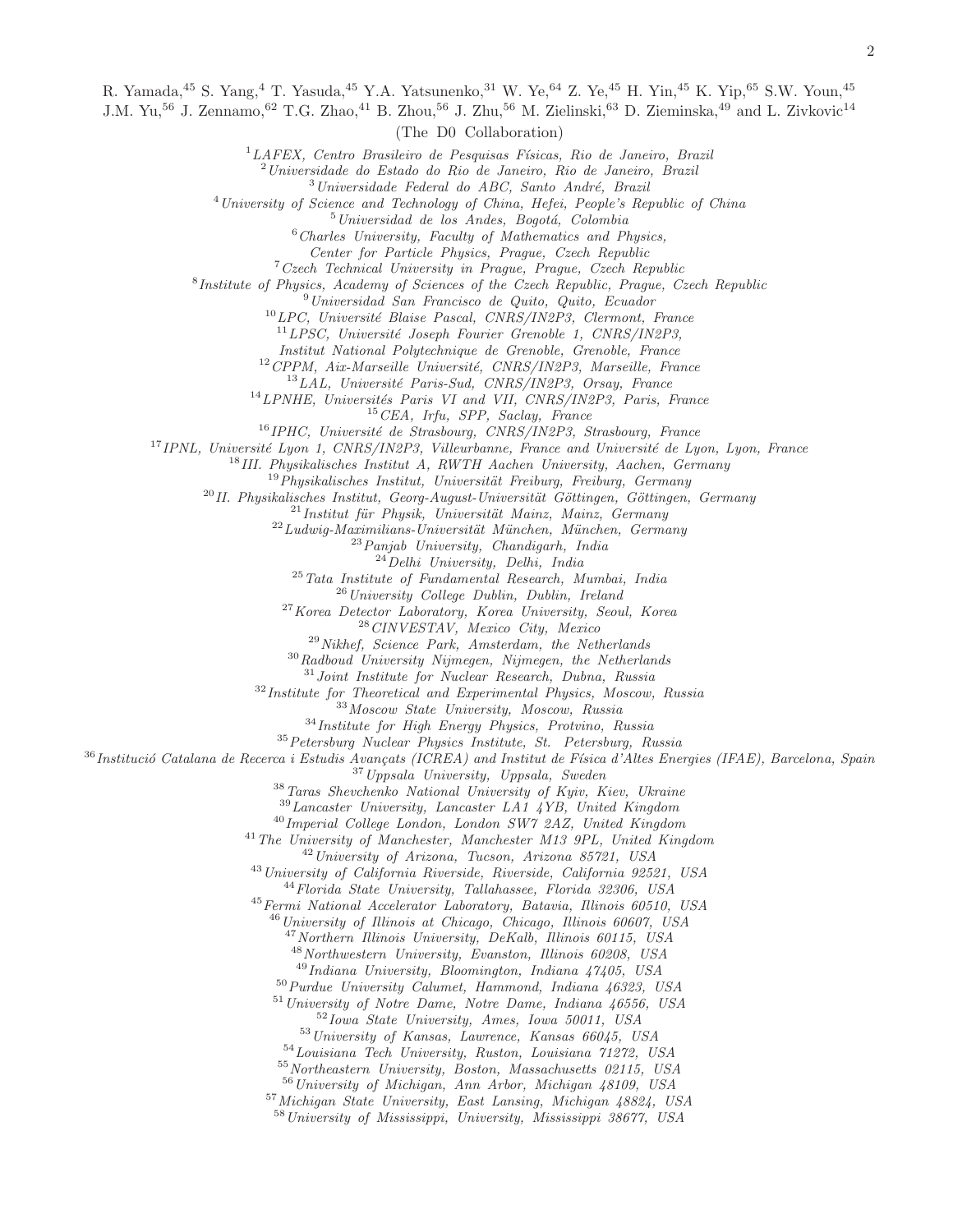University of Nebraska, Lincoln, Nebraska 68588, USA Rutgers University, Piscataway, New Jersey 08855, USA Princeton University, Princeton, New Jersey 08544, USA State University of New York, Buffalo, New York 14260, USA University of Rochester, Rochester, New York 14627, USA State University of New York, Stony Brook, New York 11794, USA Brookhaven National Laboratory, Upton, New York 11973, USA Langston University, Langston, Oklahoma 73050, USA University of Oklahoma, Norman, Oklahoma 73019, USA Oklahoma State University, Stillwater, Oklahoma 74078, USA Brown University, Providence, Rhode Island 02912, USA University of Texas, Arlington, Texas 76019, USA Southern Methodist University, Dallas, Texas 75275, USA Rice University, Houston, Texas 77005, USA University of Virginia, Charlottesville, Virginia 22904, USA University of Washington, Seattle, Washington 98195, USA

(Dated: May 20, 2016)

The inclusive cross section of top quark-antiquark pairs produced in  $p\bar{p}$  collisions at  $\sqrt{s} = 1.96$  TeV is measured in the lepton+jets and dilepton decay channels. The data sample corresponds to 9.7 fb<sup>-1</sup> of integrated luminosity recorded with the D0 detector during Run II of the Fermilab Tevatron Collider. Employing multivariate analysis techniques we measure the cross section in the two decay channels and we perform a combined cross section measurement. For a top quark mass of 172.5 GeV, we measure a combined inclusive top quark-antiquark pair production cross section of  $\sigma_{t\bar{t}} = 7.26 \pm 0.13$  (stat.)  $^{+0.57}_{-0.50}$  (syst.) pb which is consistent with standard model predictions. We also perform a likelihood fit to the measured and predicted top quark mass dependence of the inclusive cross section, which yields a measurement of the pole mass of the top quark. The extracted value is  $m_t = 172.8 \pm 1.1$  (theo.)  $^{+3.3}_{-3.1}$  (exp.) GeV.

PACS numbers: 14.65.Ha, 12.38.Qk, 13.85.Qk

## I. INTRODUCTION

The top quark, discovered by the CDF and D0 experiments in 1995 [1, 2], is the heaviest of all elementary particles in the standard model (SM). The production of top quark-antiquark pairs  $(t\bar{t})$  at the Fermilab Tevatron Collider is dominated by the quark-antiquark  $(q\bar{q})$  annihilation process. The measurement of the inclusive  $t\bar{t}$ production cross section provides a direct test of quantum chromodynamics (QCD), the theory of the strong interaction. Inclusive  $t\bar{t}$  production cross sections have been previously measured at the Tevatron [3, 4] and the LHC [5–7]. In this article we present a measurement using a refined analysis technique, which is optimized to be less dependent on the top quark mass. Compared to the previous D0 result [3] we employ nearly a factor of 2 more data, which allows for higher precision tests of perturbative QCD (pQCD).

The mass of the top quark has been directly measured with a precision of less than  $0.43\%$  in a single measurement [8]. The Tevatron combination currently yields a top quark mass of  $174.34 \pm 0.64$  GeV [9]. The direct measurements employed for the Tevatron combination are based on analysis techniques which use  $t\bar{t}$  events provided by Monte Carlo (MC) simulation for different assumed values of the top quark mass  $m_t$ . Applying these techniques to data yields a mass quantity corresponding to the top quark mass scheme implemented in the MC and we refer to that quantity as the "MC mass" or  $m_t^{\text{MC}}$ .

Theoretical arguments suggest that  $m_t^{\text{MC}}$  is within about 1 GeV of the well-defined top quark pole mass [10]. An alternative measurement approach employs the inclusive  $t\bar{t}$ cross section to extract the mass of the top quark  $m_t$ . We assume the SM cross section dependence on  $m_t$  as provided by the highest order of pQCD available at this time, namely a next-to-next-to-leading-order (NNLO) calculation. Comparing the dependence of the inclusive cross section on  $m_t$ , as calculated in pQCD, with the experimental measurement, accounting for the variation of the acceptance with  $m_t$ , yields a theoretically well-defined top quark pole mass. We employ this approach to extract a top quark pole mass with reduced experimental uncertainties due to our optimized analysis technique.

Events are selected in the lepton+jets  $(\ell + \text{jets})$  and dilepton  $(\ell\ell)$  top quark decay channels, where the lepton  $(\ell)$  refers to either an electron or a muon. These channels correspond to  $t\bar{t} \rightarrow W^+bW^-\bar{b}$  decays, where in the  $\ell$ +jets channel one of the two W bosons decays leptonically  $(W \to \ell \nu)$ , while the other W boson decays hadronically  $(W \to q\bar{q}')$ . In the dilepton decay channel both W bosons decay leptonically. Both decay channels include small contributions from electrons and muons stemming from the decay of  $\tau$  leptons  $(t \to Wb \to \tau \nu_{\tau} b \to \ell \nu_{\ell} \nu_{\tau} b)$ .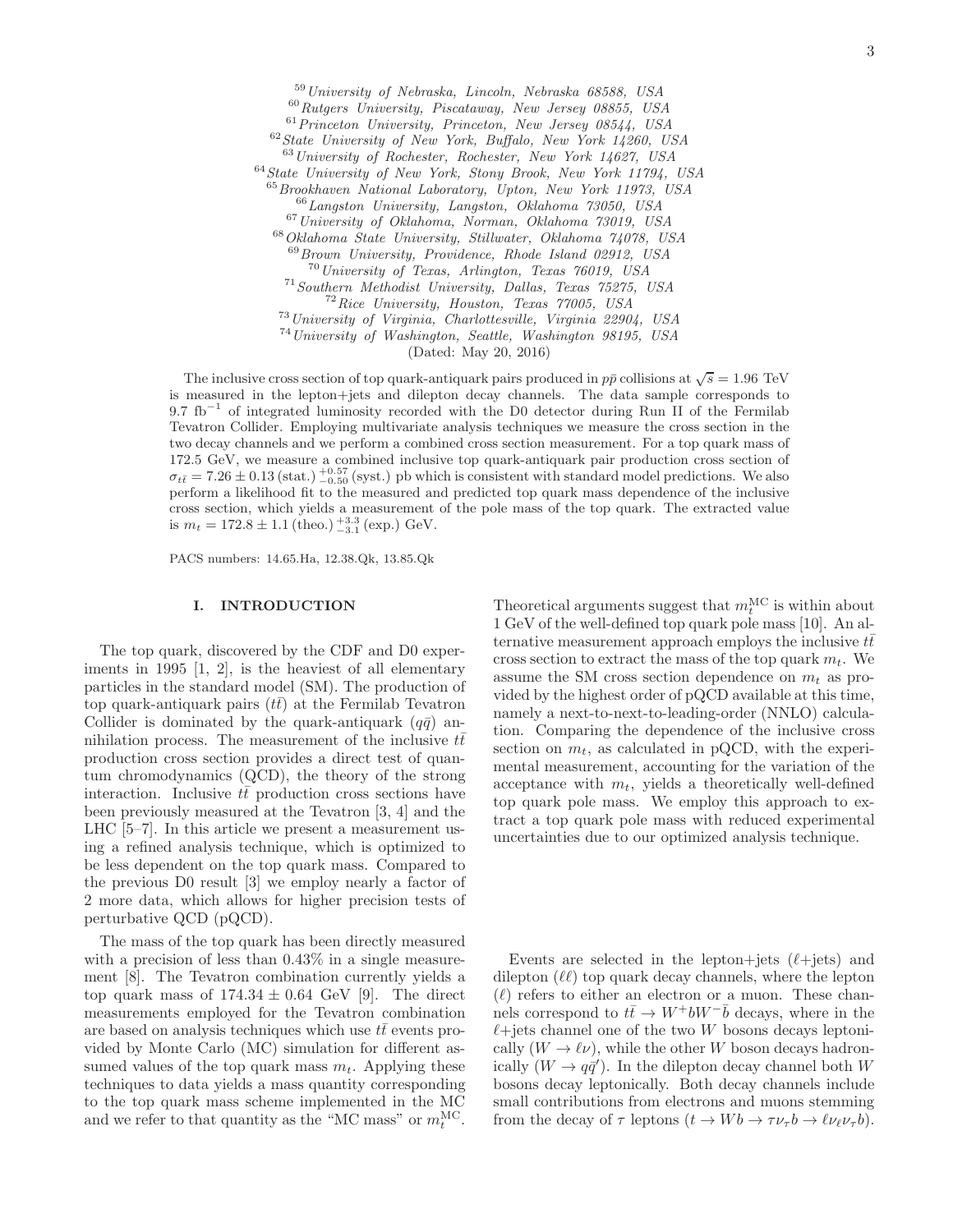# II. MEASUREMENT STRATEGY AND OUTLINE

This measurement uses various multivariate analysis  $(MVA)$  techniques [11–13], as implemented in TMVA [14], to measure the inclusive cross section in the  $\ell$ +jets and  $\ell\ell$  decay channels. For the dilepton decay channel we use a discriminant solely based on the output distribution of the MVA employed to identify jets that are likely to originate from b quarks (b-tagged jets) [15]. This method is superior to a simple cut-and-count analysis since each  $t\bar{t}$  event contains two b-quarks from the decays of top quarks. We refer to this method in the following as "b-ID MVA." We construct a combined discriminant for events in the  $\ell$ +jets decay channel to make the best use of the distinct topological signature of top quark events along with b-tagging information. We refer to this method in the following as "combined MVA." We use the entire distribution of the MVA discriminants in each decay channel to build MC templates. We use nuisance parameters to profile systematic uncertainties and to constrain their impact using data. For a combined inclusive  $t\bar{t}$  cross section measurement we simultaneously employ the discriminant distribution of the b-ID MVA in the dilepton decay channel and the combined MVA in the  $\ell +$ jets decay channel in a nuisance-parameter-based profiling method. This combination benefits from the cross-calibration of the two different decay channels, leading to reduced systematic uncertainties.

This article is organized as follows. In Sec. III we provide a brief review of the relevant aspects of the D0 detector and object reconstruction. A brief description of our event simulation approach, the QCD predictions employed, and a discussion of the assumptions for the modeling of the signal and background contributions follows in Sec. IV. The selection requirements for  $t\bar{t}$  events in the  $\ell$ +jets and  $\ell\ell$  decay channels are discussed in Sec. V. The determination of the sample composition in the two decay channels, the resulting event yields, and distributions of the data compared to MC are discussed in Sec. VI. The details of the MVA techniques employed in this measurement are described in Sec. VII. The methodology of the inclusive  $t\bar{t}$  production cross section measurement is described in Sec. VIII, and the systematic uncertainties relevant for this measurement are discussed in Sec. IX. The results of the cross section measurement are presented in Sec. X, followed by the extraction of the top quark pole mass given in Sec. XI, and we conclude in Sec. XII.

# III. THE D0 DETECTOR AND OBJECT RECONSTRUCTION

The D0 detector [16] consists of several subdetectors designed for identification and reconstruction of the products of  $p\bar{p}$  collisions. A silicon microstrip tracker (SMT) [17, 18] and central fiber tracker surround the interaction

region for pseudorapidities<sup>1</sup>  $|\eta| < 3$  and  $|\eta| < 2.5$ , respectively. These elements of the central tracking system are located within a superconducting solenoidal magnet generating a 1.9 T field, providing measurements for reconstructing event vertices and trajectories of charged particles. The SMT allows for a precision of 40  $\mu$ m or better for the reconstructed primary  $p\bar{p}$  interaction vertex (PV) in the plane transverse to the beam direction. The impact parameter of typical charged-particle trajectories relative to the PV is determined with a precision between 20 and 50  $\mu$ m depending on the number of SMT hits and particle momentum. The impact parameter and its measurement uncertainty are key components of the lifetimebased identification of jets containing b quarks. Particle energies are measured using a liquid argon sampling calorimeter that is segmented into a central calorimeter covering  $|\eta|$  < 1.1, and two end calorimeters extending the coverage to  $|\eta| = 4.2$ . Outside of the calorimetry, trajectories of muons are measured using three layers of tracking detectors and scintillation trigger counters, and an iron toroidal magnet generating a 1.8 T field between the first two layers [19]. Plastic scintillator arrays are located in front of the end calorimeter cryostats to measure the luminosity [20, 21]. The trigger and data acquisition systems are designed to accommodate the high luminosities provided by the Tevatron [22].

#### A. Object reconstruction

The object reconstruction is based on events identified by the D0 trigger system in which we require at least one lepton or at least one lepton and a jet. Since electrons mostly deposit energy in the electromagnetic (EM) calorimeter, the reconstruction and identification (ID) of electrons [23] is based on clusters in the EM calorimeter with an associated track. Such a track, as reconstructed by the central tracking detector, is required to have a minimum transverse momentum,  $p_T$ , of 5 GeV that points to the EM cluster within a window of  $\Delta \eta \times \Delta \phi = 0.05 \times 0.05$ . We define an angular separation  $\Delta R = \sqrt{(\Delta \eta)^2 + (\Delta \phi)^2}$  based on the distance  $R = \sqrt{\eta^2 + \phi^2}$  in the  $\eta$ - $\phi$  plane. Electron candidates are required to be isolated by only accepting events with  $\Delta R(e, \text{jet}) > 0.5$  (the definition and reconstruction of a jet is discussed below). Further selection requirements on these electron candidates are applied by means of a multivariate analysis of the calorimeter shower profiles and tracking information. MC efficiencies are adjusted to match data efficiencies measured in electron enriched data samples.

<sup>&</sup>lt;sup>1</sup> The pseudorapidity  $\eta = -\ln[\tan(\theta/2)]$  is measured relative to the center of the detector, and  $\theta$  is the polar angle with respect to the proton beam direction. The azimuthal angle  $\phi$  is orthogonal to  $\theta$ . The z axis is pointing along the proton beam direction.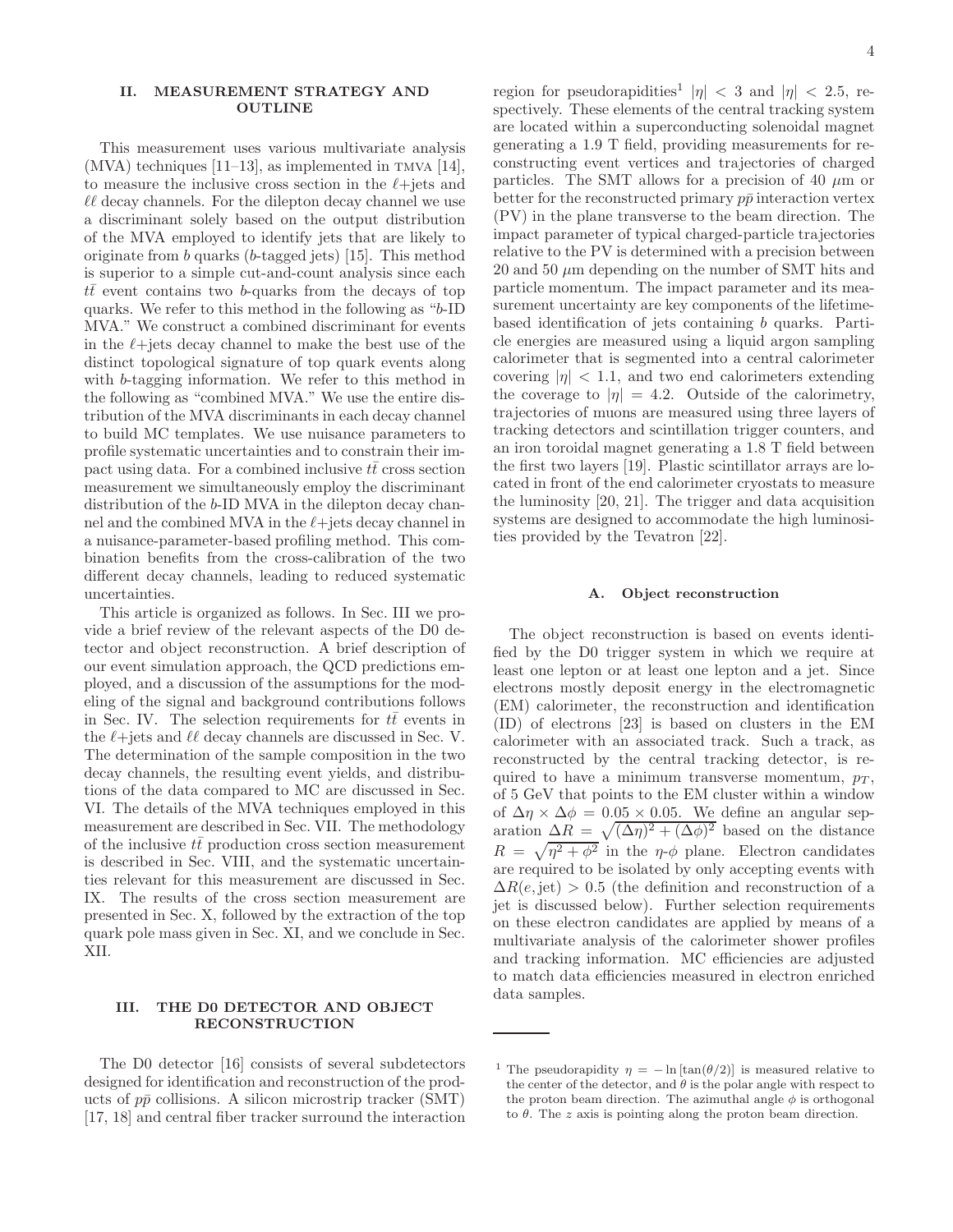The identification of muons [24] begins with a candidate formed using information from the muon system. Such a candidate is required to have a track, as reconstructed by the central tracking devices, associated with it. This association employs a  $\chi^2$  measure to match muon tracks provided by the muon detector with a track from the central tracking detector, taking into account effects from multiple scattering and energy loss, as well as the inhomogeneous magnetic field. Isolation criteria are applied based on the information from the hadronic and electromagnetic calorimeters and the central tracking devices. MC efficiencies are adjusted to match data efficiencies measured in muon enriched data samples.

Jets are reconstructed from energy depositions in the calorimeter using a midpoint cone algorithm [25] employing a cone size of 0.5. Jets containing a muon within an angular separation of  $\Delta R(\mu, jet) < 0.5$  are considered to originate from a semileptonic b-quark decay and are corrected for the momentum carried away by the muon and the neutrino. For this correction, it is assumed that the neutrino carries the same momentum as the muon.

The jet energy scale (JES) [26] corrects the measured energy of the jet to the energy of its constituent particles. The JES is derived using a quark-jet-dominated  $\gamma$  + jet sample, and corrects data and MC for the difference in detector responses between jets and electromagnetic showers. An additional correction based on the single-particle response accounts for the different characteristics of quark and gluon jets. This correction implements a calibration of the simulated response to single particles inside a jet using data [26]. Jets in MC simulations have their transverse momenta smeared so that the simulated resolution matches that observed in data. Calibrations of the jet reconstruction and identification efficiency in MC simulations are determined using  $Z/\gamma^*$ +jets data events. Jets are required to contain at least two tracks (see Sec. V), and in MC simulations the corresponding efficiency is adjusted to match that derived in dijet data.

The presence of a neutrino in the final state of the top quark decay can be detected only from the energy imbalance in the transverse plane, denoted by  $\not\hspace{-.1em}E_T$ . This is reconstructed from the vector sum of the transverse energies of all calorimeter cells above a certain threshold. The vector opposite to this total visible momentum vector is denoted the raw missing energy vector. The fully corrected  $\not\hspace{-.15cm}/\,F$  is obtained after correcting for the effects of JES, muon momenta, and muon minimally ionizing deposition in the calorimeter.

# IV. MONTE CARLO SIMULATIONS AND QCD **PREDICTIONS**

We use MC simulations to simulate physics processes, to model the reconstruction of the observables, and to estimate systematic uncertainties associated with the measurements. Different MC event generators are used to implement hard scattering processes based on leadingorder (LO) and next-to-leading-order (NLO) QCD calculations, and are complemented with parton shower evolution programs. To simulate detector effects, generated events are passed through a detailed simulation of the D0 detector based on GEANT [27]. To account for effects from detector noise and additional overlapping  $p\bar{p}$  interactions, events are randomly recorded in  $p\bar{p}$  collisions and overlaid on the fully simulated MC events with the same instantaneous luminosity distribution as for data.

The  $t\bar{t}$  samples are generated with MC@NLO version 3.4 [28] or with alpgen version 2.11 [29], which both produce only on-shell top quarks. For events generated with mc@nlo, the parton showering is performed with herwig version 6.510 [30]. Events generated with alpgen employ parton showering as implemented by PYTHIA version  $6.409$  [31] or HERWIG. We use the ALPGEN+PYTHIA signal sample as our default to measure the  $t\bar{t}$  cross section and the alternative  $MC@NLO+HERWIG$ , or ALPgen+herwig, signal samples to estimate systematic uncertainties related to effects of NLO corrections or parton showering (see Sec. IX), respectively. Single top quark production  $(q\bar{q}' \rightarrow t\bar{b}, q'g \rightarrow t q\bar{b})$  is modeled using COMphep [32, 33]. For events generated with comphep, parton showering is implemented by PYTHIA. The choice of the parton distribution functions (PDFs) made in generating MC events is CTEQ6L1 [34], with the exception of mc@nlo and comphep (for the t-channel single top quark production), where CTEQ6M [35] PDFs are used. For all the MC simulations involving the generation of top quarks, a top quark mass of  $m_t = 172.5$  GeV is used. The difference with the current Tevatron top quark mass combination of 174.34 GeV [9] has negligible impact on the analysis. For the  $t\bar{t} \to \ell + \text{jets}$  ( $\ell\ell$ ) decay channel the branching fraction B of  $0.342 \pm 0.004$  ( $0.04 \pm 0.001$ ) [36] is used. These values include electrons and muons originating from the leptonic decay of  $\tau$  leptons  $(\tau \to \ell \nu_{\ell} \nu_{\tau}).$ 

Several QCD predictions for inclusive  $t\bar{t}$  cross sections have been calculated at higher orders than those included in the MC generators: approximate NNLO [37], fully resummed NNLO [38], and an approximate next-to-NNLO [39]. The scale used to calculate the inclusive  $t\bar{t}$  cross sections is set to  $m_t$ . For normalization of our MC events, we employ the approximate NNLO QCD calculation (using  $m_t = 172.5$  GeV and the CTEQ6M PDF), which yields  $7.48^{+0.48}_{-0.67}$  (scale + pdf) pb. The result of this approximate NNLO calculation is close to the fully resummed NNLO QCD calculation (using  $m_t = 172.5$  GeV), which finds  $\sigma_{\text{tot}}^{\text{res}} = 7.35_{-0.27}^{+0.23}$  (scale+pdf) pb. The result of an approximate next-to-NNLO order calculation for  $m_t = 173$  GeV finds  $\sigma_{\text{tot}}^{\text{res}} = 7.37 \pm 0.39 \text{ (scale + pdf)}$  pb, very close to the fully resummed NNLO calculation. Both use the MSTW2008 NNLO PDF [40].

We use the fully resummed NNLO QCD calculation as implemented in  $TOP++$  [41] to derive the theoretical  $t\bar{t}$  cross section dependence as a function of the top quark mass (see Sec. XI). The theoretical calculations  $\sqrt{s} = 1.96 \text{ TeV}$  as input parameter which is known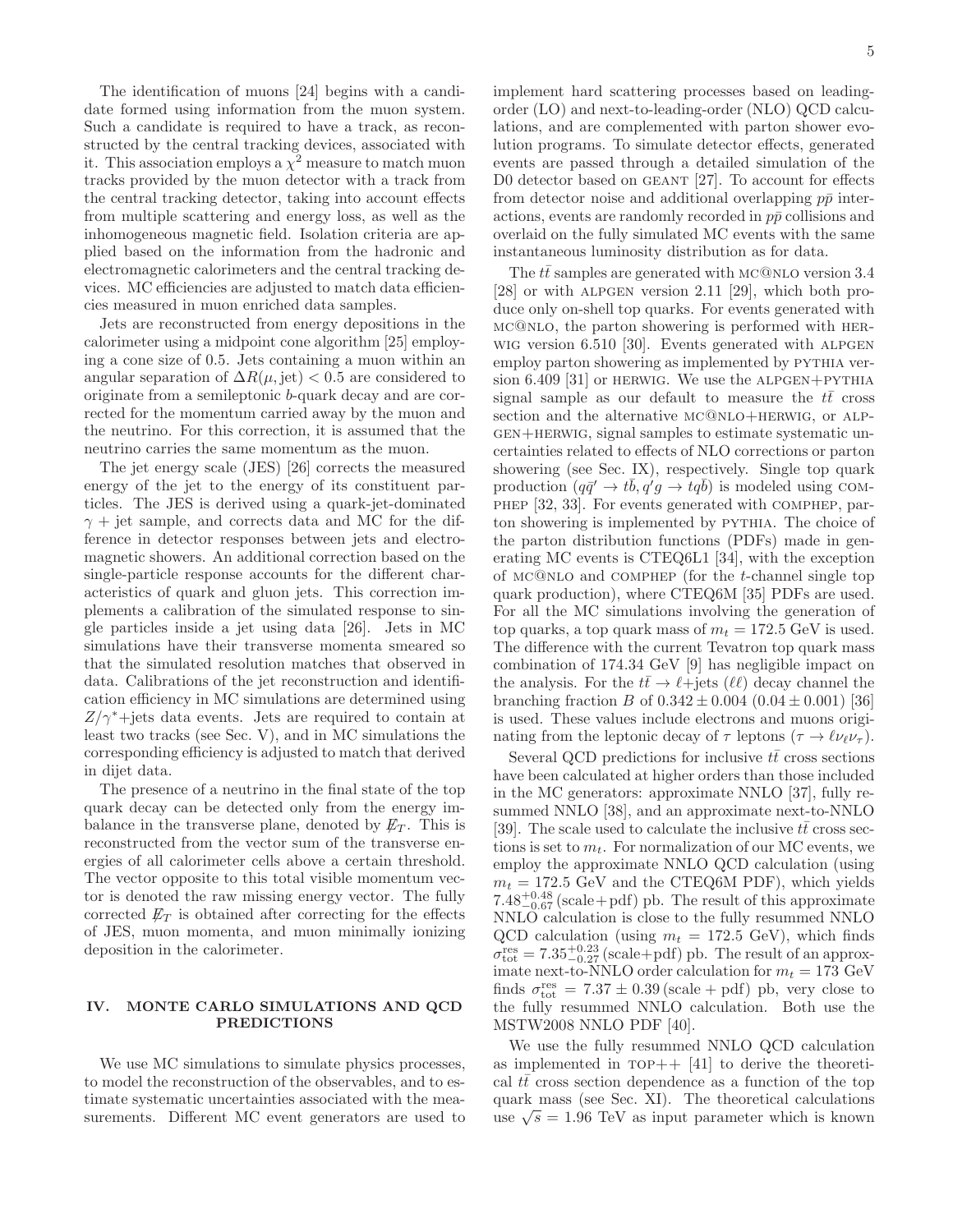at the Tevatron to a precision of 0.1%. This beam energy uncertainty yields a negligible 0.3% effect on the fully resummed NNLO  $t\bar{t}$  cross section value.

# A. Modeling of background contributions in the  $\ell +$ jets decay channel

The main background to  $t\bar{t}$  production in the  $\ell +$ jets decay channel is the production of  $W+$ jets, including jets originating from heavy quarks. These events are generated with alpgen interfaced to pythia for showering and hadronization. The  $W+$ jets final state can be split into four subsamples according to parton flavor:  $Wbb + \text{jets}, Wc\bar{c} + \text{jets}, Wc + \text{jets}, \text{and } W \text{ light partons}$  $+$  jets  $(Wlp + \text{jets})$ , where light refers to gluons, u, d or  $s$  quarks. The additional "jets" in these  $W+$ jets final states originate dominantly from gluon radiation. The W+jets contribution dominates especially at the lower jet multiplicities. The LO ALPGEN cross sections are corrected for NLO effects as provided by MCFM  $[42]$ : the  $W +$  jets cross section is multiplied by 1.30, and the cross sections of  $W+$  heavy flavor (WHF) processes are additionally multiplied by a scale factor  $s^{\text{WHF}}$  of 1.47 for  $W b \overline{b}$  + jets and  $W c \overline{c}$  + jets and 1.27 for  $W c$  + jets. Apart from these theoretical corrections we constrain the absolute background normalization by employing the data as described below in Sec. VI. The  $p_T$  distribution of the W boson in MC simulation is reweighted to match the  $p_T$  distribution of Z bosons measured in D0 data [43] multiplied by the SM ratio of these two distributions calculated at NLO using RESBOS [44].

The second most dominant background contribution is due to multijet processes where a jet is misidentified as an electron in the  $e+$ jets channel, or where a muon originating from the semileptonic decay of a heavy hadron appears to be isolated in the  $\mu$ +jets channel. More details and a brief discussion on the determination of the multijet background are given in Sec. VI.

Other backgrounds include events from  $Z/\gamma^*$ +jets production, which includes Z bosons and virtual photons  $(\gamma^*)$  decaying to electron, muon, or tau pairs. These events are generated with ALPGEN interfaced to PYTHIA for showering and hadronization. The LO ALPGEN predictions are corrected using the NLO calculation of MCFM. The  $Z/\gamma^*+{\rm jets}$  cross section is multiplied by 1.30. The heavy flavor components of the  $Z/\gamma^*+{\rm jets}$  cross sections,  $Z/\gamma^*c\bar{c}$ +jets,  $Z/\gamma^*b\bar{b}$ +jets, are multiplied by an additional 1.67 and 1.52, respectively. The simulated  $p_T$ distribution of the Z boson is reweighted to match the measured  $p_T$  distribution in  $Z \to \ell \ell$  data [43].

The single top quark background originates from sand t-channel production, which are normalized to the NLO cross sections of 1.04 and 2.26 pb [45], respectively. As the single top quark background yields only a few events passing all selection criteria described later, we do not consider the dependence of this background on  $m_t$ .

Diboson production  $(WW, WZ, \text{and } ZZ$  bosons) pro-

cesses are another source of background and normalized to their NLO cross sections, calculated with mcfm, of 11.62 pb, 3.25 pb, and 1.33 pb, respectively.

# B. Modeling of background contributions in the  $\ell\ell$ decay channel

The backgrounds in the dilepton decay channel are smaller than in the  $\ell$ +jets decay channel. The dominant source is  $Z/\gamma^* +$  jets production, followed by diboson production. For both processes the modeling employs the same implementation as described above for the  $\ell$ +jets decay channel.

The third most dominant source of background is multijet events, with the determination summarized in Sec. VI.

# V. EVENT SELECTION

This analysis is based upon the full Tevatron data sample recorded by the D0 detector at  $\sqrt{s} = 1.96$  TeV and, after applying data quality requirements, corresponding to an integrated luminosity of 9.7 fb<sup>−</sup><sup>1</sup> [21]. The general selection criteria applied to both the  $\ell$ +jets and dilepton decay channels are summarized in the following:

- 1. Accepted events have a PV within  $|z_{\rm PV}| < 60$  cm of the center of the detector along the beam axis.
- 2. The number of tracks associated with the PV is greater or equal three.
- 3. After correcting the jet energy to the particle level, only jets with a transverse momentum  $p_T$ 20 GeV and  $|\eta| < 2.5$  are selected.
- 4. Jets which satisfy the b-tagging requirement are required to have at least two tracks coming from the PV. More details on jet requirements for the individual decay channels are provided below.
- 5. Identified leptons are required to originate from the PV by demanding  $|\Delta z(\ell, PV)| < 1$  cm. These z values correspond to the point of closest approach to the beam line of these tracks.
- 6. To ensure that electrons are isolated, an angular separation in  $\Delta R$  of at least 0.5 between an electron and the closest jet is required.

The measurements in both decay channels employ the b-tagging discriminant output distribution as provided by the b-ID MVA. The discriminant combines variables that characterize the presence and properties of secondary vertices and tracks within jets [15]. We do not impose any requirements on this discriminant; instead we employ the entire distribution to measure the inclusive cross section as described in Sec. VII.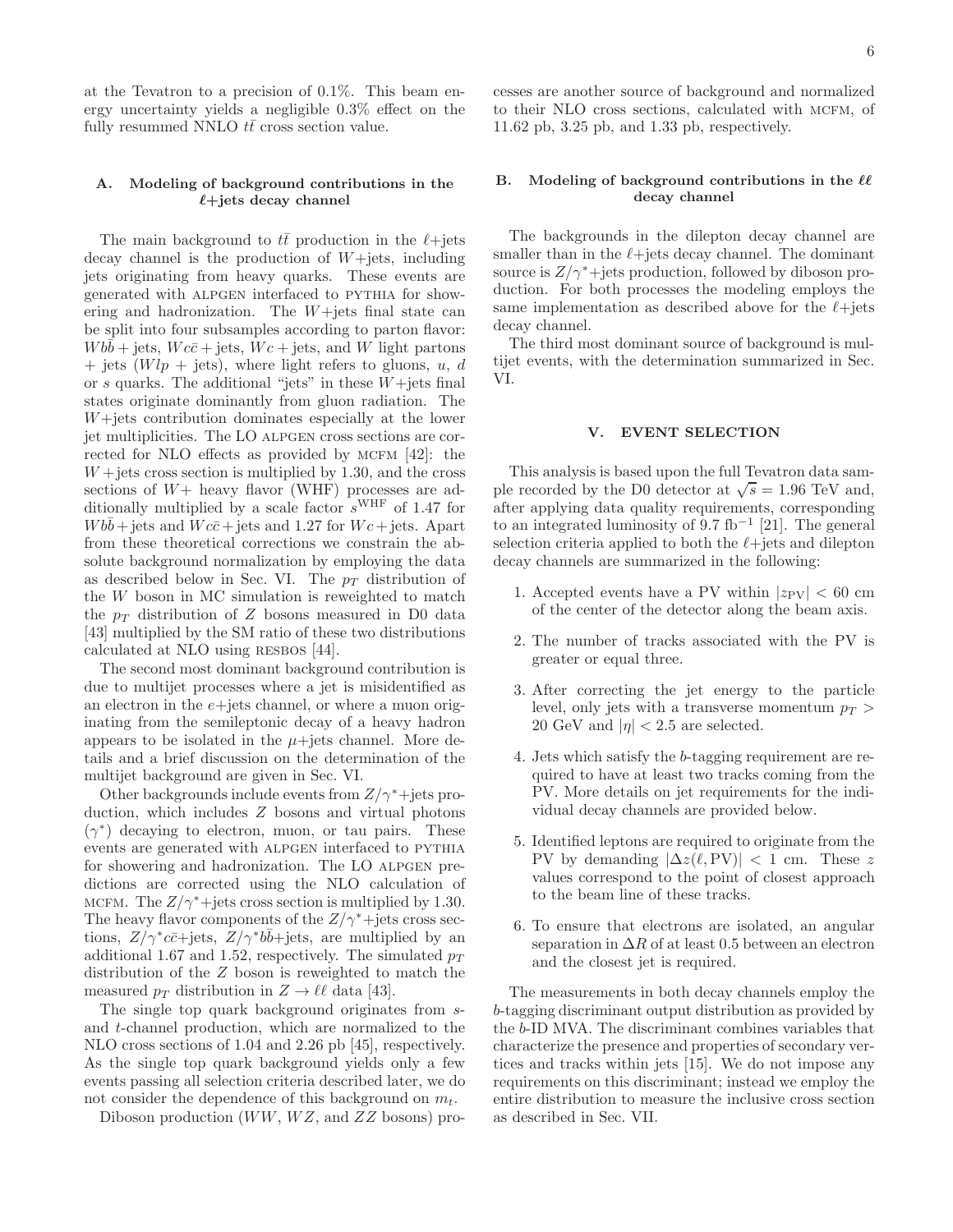The specific selection requirements for  $\ell +$ jets and  $\ell\ell$ events are described below; the requirements are chosen such that the selections are mutually exclusive.

## A. Event selection in the  $\ell$ +jets decay channel

The selection requirements for the cross section measurement for the  $\ell +$ jets channel are very similar to the ones described in Ref. [46] and are summarized briefly in the following:

- 1. The trigger requirement is a logical "OR" of the conditions for at least "one lepton" and for at least "a lepton plus a jet" in an event. Lepton trigger thresholds of 15 or 10 GeV were implemented for the single lepton trigger or the lepton plus jet trigger, respectively.
- 2. Exactly one isolated lepton with a transverse momentum  $p_T > 20$  GeV and  $|\eta| < 1.1$  (for electrons) or  $|\eta| < 2$  (for muons) is required. Events with more than one lepton satisfying these criteria are rejected.
- 3. We require  $E_T > 20$  GeV.
- 4. For the  $\mu$ +jets sample we remove misreconstructed muons by requiring upper limits on the transverse mass of the muon  $+$   $\cancel{E_T}$  system,  $M_T^W$ , of  $M_T^W$  < 250 GeV and  $E_T < 250$  GeV. To further remove such events, we employ an additional requirement on the significance of the track curvature described in more detail in Ref. [46].
- 5. To reduce multijet background we require a minimum separation between the direction of the lepton and the direction of the missing momentum [46]:  $\Delta \phi(e, E_T) > 2.2 - 0.045 \cdot E_T / \text{GeV}$  and  $\Delta\phi(\mu, E_T) > 2.1 - 0.035 \cdot E_T/\text{GeV}.$
- 6. At least two jets are required. To suppress jets from additional collisions, jets are required to contain at least two tracks with a closest approach in z to the PV of less than 1 cm.

# B. Event selection in the dilepton decay channel

In addition to the general selection requirements discussed in the opening of this section, additional requirements specific to the dilepton channel are made. The selection requirements for this cross section measurement are very similar to those used for the leptonic asymmetry measurements in the dilepton channel published earlier [47] and are summarized briefly in the following list.

1. In the  $e\mu$  channel, no explicit trigger requirement is applied, whereas in the ee or  $\mu\mu$  channels single lepton triggers with thresholds at 15 GeV are employed.

- 2. Electrons are required to have a transverse momentum of  $p_T > 15$  GeV and  $|\eta| < 2.5$ . We exclude the  $1.1 < |\eta| < 1.5$  region with poor resolution.
- 3. Muons are selected with  $p_T > 15$  GeV and  $|\eta|$  < 2. To remove misreconstructed muons we require muons to have  $p_T < 200$  GeV for the dimuon channel.
- 4. For the  $e\mu$  channel exactly one electron and one or more muons are required.
- 5. For the  $\mu\mu$  channel two or more muons are required.
- 6. For the ee channel two or more electrons are required.
- 7. The two selected leptons must have opposite charges. If more than one oppositely charged lepton pair is found, the lepton pair with the largest  $p_T$  scalar sum is chosen.
- 8. At least one jet is required in the eµ channel and at least two jets are required in the  $\mu\mu$  and ee channel.
- 9. Additional quality requirements are imposed to remove background from bremsstrahlung.
- 10. We further reduce background contributions by imposing the following topological requirements: in the ee channel we require a  $E_T$  significance of  $\geq$  5, in the  $\mu\mu$  channel we require  $\not\!\!E_T > 40~\rm GeV$ and a  $\not{E}_T$  significance of  $\geq$  2.5, and in the  $e\mu$ channel we require  $H_T > 110$  GeV, where  $H_T =$  $p_T$ (leading lepton) +  $p_T$ (2 leading jets). More details are described in Ref. [47].

#### VI. SAMPLE COMPOSITIONS

We distinguish between instrumental backgrounds and irreducible backgrounds from processes with final states identical to  $tt$ . Instrumental backgrounds are due to multijet processes where one or more jets are misidentified as an electron, or where one or more muons originating from the semileptonic decay of a heavy hadron appear to be isolated, and hence fulfill all selection requirements of a lepton stemming from the decay of a top quark. Irreducible backgrounds are for example due to  $W +$ jets or  $Z/\gamma^*$ +jets processes with the same final state as the  $\ell$ +jets and  $\ell\ell$  top quark decay channel. Systematic uncertainties on the determination of the sample composition are discussed in Sec. IX A 4. The following section describes the composition of the input or "pre-fit"  $\ell + \text{jets}$ and  $\ell\ell$  samples, which are used to extract the  $t\bar{t}$  cross section as described in Sec. VIII.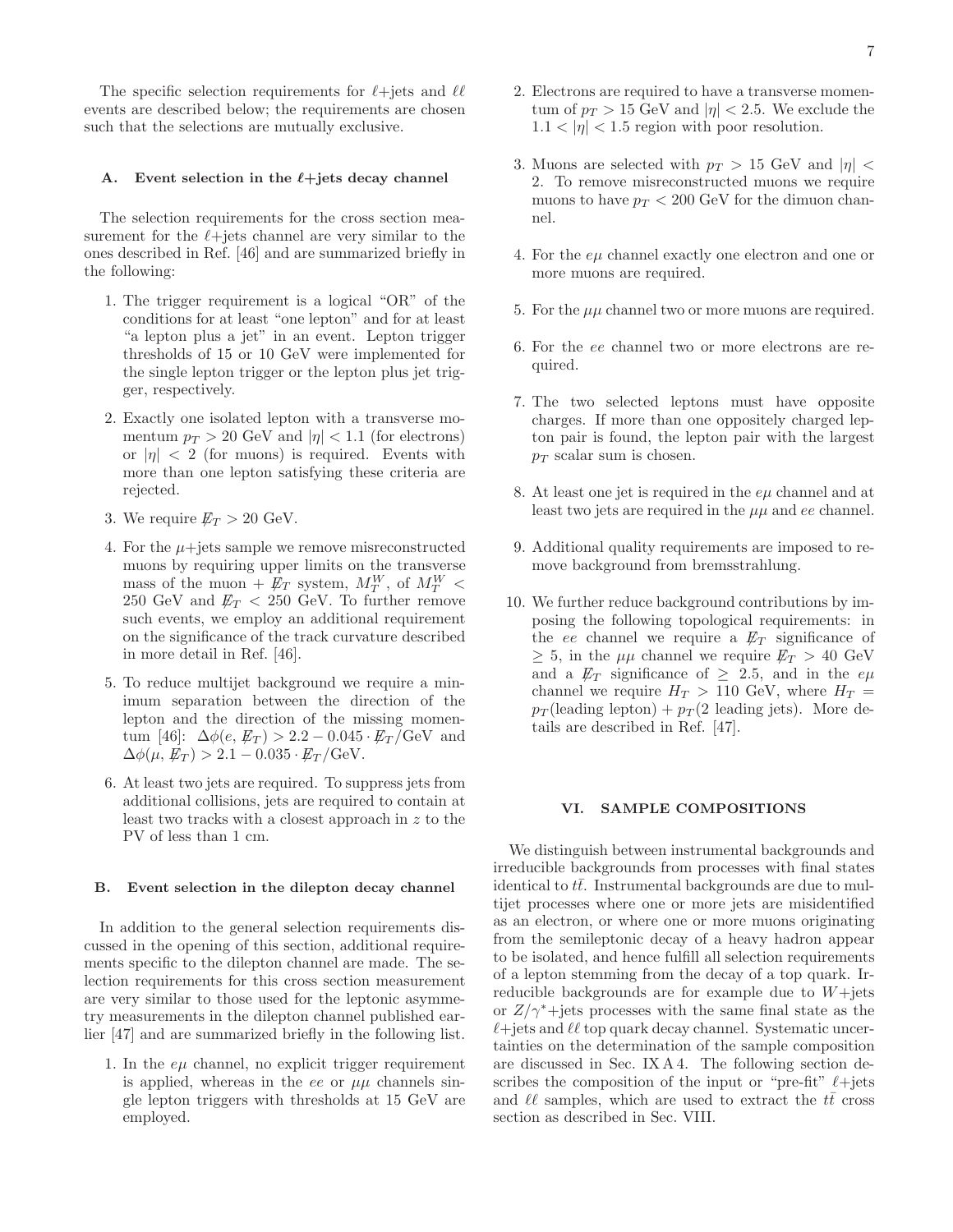

FIG. 1. Distributions of (a)–(c) the scalar sum of the  $p_T$  values of the lepton and jets,  $H_T$ , (d)–(f)  $\not\! E_T$  and (g)–(i) the maximal MVA b-ID value of all jets,  $j_{b-ID}^{max}$ , for events with a lepton and two, three or four or more jets. The data are compared to the sum of predicted contributions from signal and background processes, using the theoretical value of the inclusive  $t\bar{t}$  cross section of 7.48 pb [37] and  $m_t = 172.5$  GeV. The highest bin in the histograms includes overflows. The ratios of data to the sum of the signal and all background contributions are shown in the panels below the individual distributions. Only statistical uncertainties of the data are shown and the  $\chi^2$ /ndf values only take statistical uncertainties into account.

## A. Determination of the  $\ell$ +jets sample composition

The irreducible background processes are estimated using MC simulations as described in Sec. IV. Compared to the  $\ell\ell$  channel, the  $\ell$ +jets channel has a larger background fraction, each with larger systematic uncertainties than in the  $\ell\ell$  channel. Since most of this background arises from  $W + \geq 2$  jets production we estimate this contribution following the same approach as for the measurement of the differential  $t\bar{t}$  cross section [46]. The  $W +$ jets cross section is iteratively scaled for each jet multiplicity bin separately by a  $W+{\text{jets}}$  heavy-flavor scale

factor  $s_{\text{fit}}^{\text{WHF}}$  and  $W+$ jets light-flavor scale factor  $s_{\text{fit}}^{\text{WLF}}$ <br>to match the number of data events after subtraction of all other instrumental and irreducible background contributions as well as the signal contribution. This approach yields reasonable initial values for the log-likelihood profile fit (introduced in Sec. VIII). The details of the estimation of systematic uncertainties are described in Sec. IX A 4.

Data-driven and MC methods are combined in the "matrix method" [3, 48], which is employed to model the instrumental background originating from multijet (MJ) processes in the  $\ell$ +jets channel. The MJ contribution is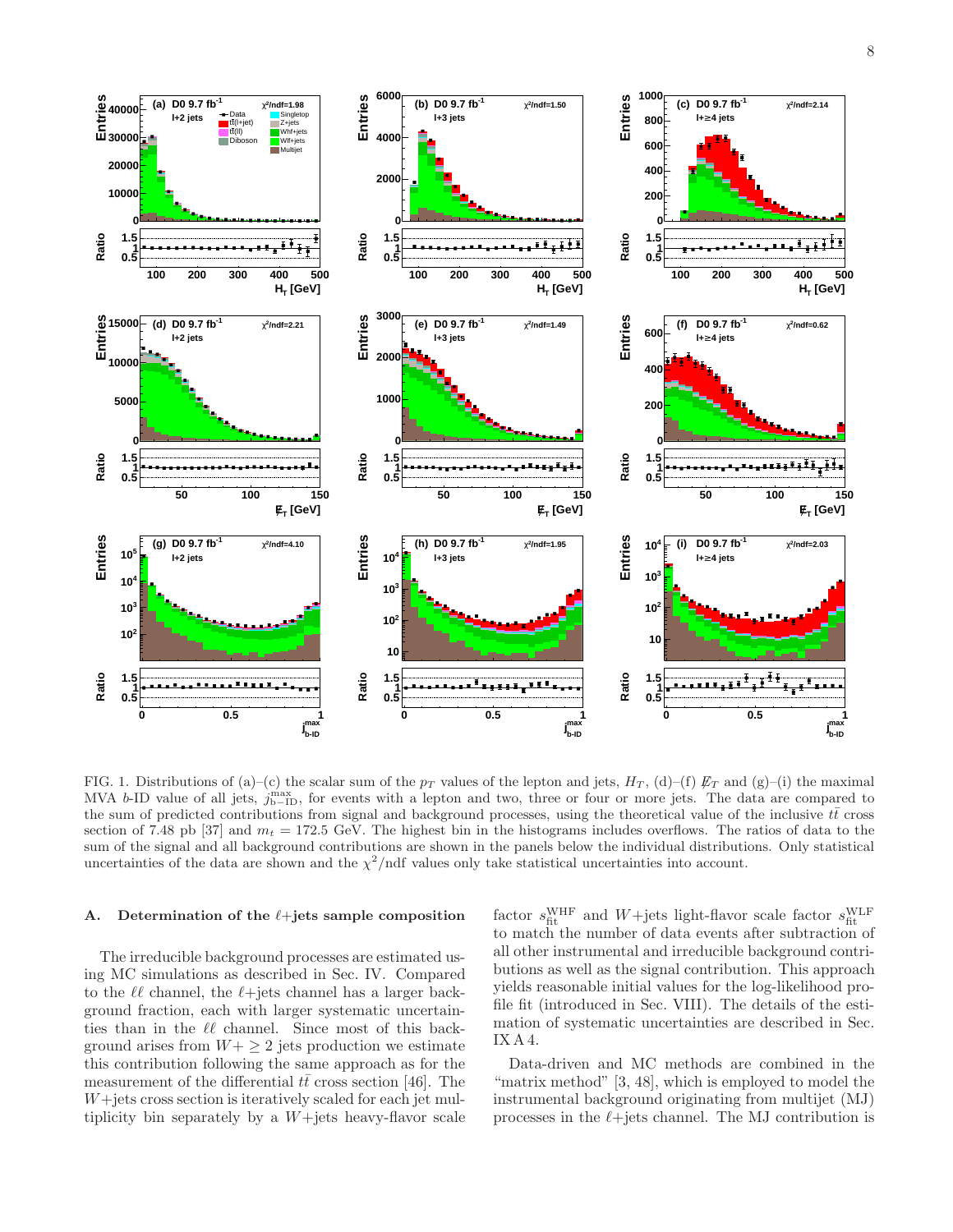

FIG. 2. Distributions of (a)–(c) the transverse mass of the lepton +  $\not{E}_T$  system,  $m_T^W$ , and (d)–(f)  $p_T^{\text{lepton}}$  for events with a lepton and two, three or four or more jets. The data are compared to the sum of predicted contributions from signal and background processes, using the theoretical value of the inclusive  $t\bar{t}$  cross section of 7.48 pb [37] and  $m_t = 172.5$  GeV. The highest bin in the histograms includes overflows. The ratios of data to the sum of the signal and all background contributions are shown in the panels below the distributions. Only statistical uncertainties of the data are shown and the  $\chi^2$ /ndf values only take statistical uncertainties into account.

determined employing two samples of  $\ell$ +jets events: one applying the nominal lepton selection requirements and one with looser lepton selection requirements denoted "loose." In addition, an orthogonal data sample is defined by requiring  $E_T < 10$  GeV (the nominal requirement is  $E_T > 20$  GeV) and the above selection criteria for the signal sample. This data sample is enriched in MJ events and any contributions from isolated leptons, as expected from MC, are subtracted from all considered distributions. No real isolated leptons are assumed to be included. We determine the shape and absolute contribution (misidentification rate) of multijet events for different jet multiplicities by comparing this data sample with the data sample containing loose leptons but the same  $\not\hspace{-1.2mm}E_{T}$  requirement.

Figures 1 and 2 show the modeling of the selected events in the  $\ell$ +jets sample with the background and signal contributions. The expected composition of the sample after the final selection is given in Table I.

## B. Determination of the  $\ell\ell$  sample composition

The main backgrounds in the dilepton final state originate from  $Z/\gamma^* \to \ell \ell$  instrumental backgrounds, and diboson production (WW, WZ, ZZ). The  $Z/\gamma^* \to \ell \ell$  and diboson backgrounds are evaluated from MC as described in Sec. IV B. We use a mixture of MC and data-driven approaches for the instrumental background determination. Similarly to the  $\ell$ +jets channel, the normalization of events with jets misidentified as electrons is estimated directly from data using the matrix method separately for the ee and  $e\mu$  channels [47]. The estimation of the instrumental background from events with jets producing muons is based on events with two leptons of the same charge in the  $\mu\mu$  and  $e\mu$  channels, where for the latter the contribution from misidentified electrons is subtracted beforehand. The electron misidentification rate for the matrix method is derived from an orthogonal data sample by requiring that the two leptons have the same charge. This sample is selected applying the same selection criteria as for  $t\bar{t}$  events, but the final selection on  $H_T$ is replaced with requiring  $\not\!\!E_T$  significance  $\lt 15$  to avoid contribution from  $W \to e\nu + i$  jets events. The remaining contribution of the instrumental background is small, and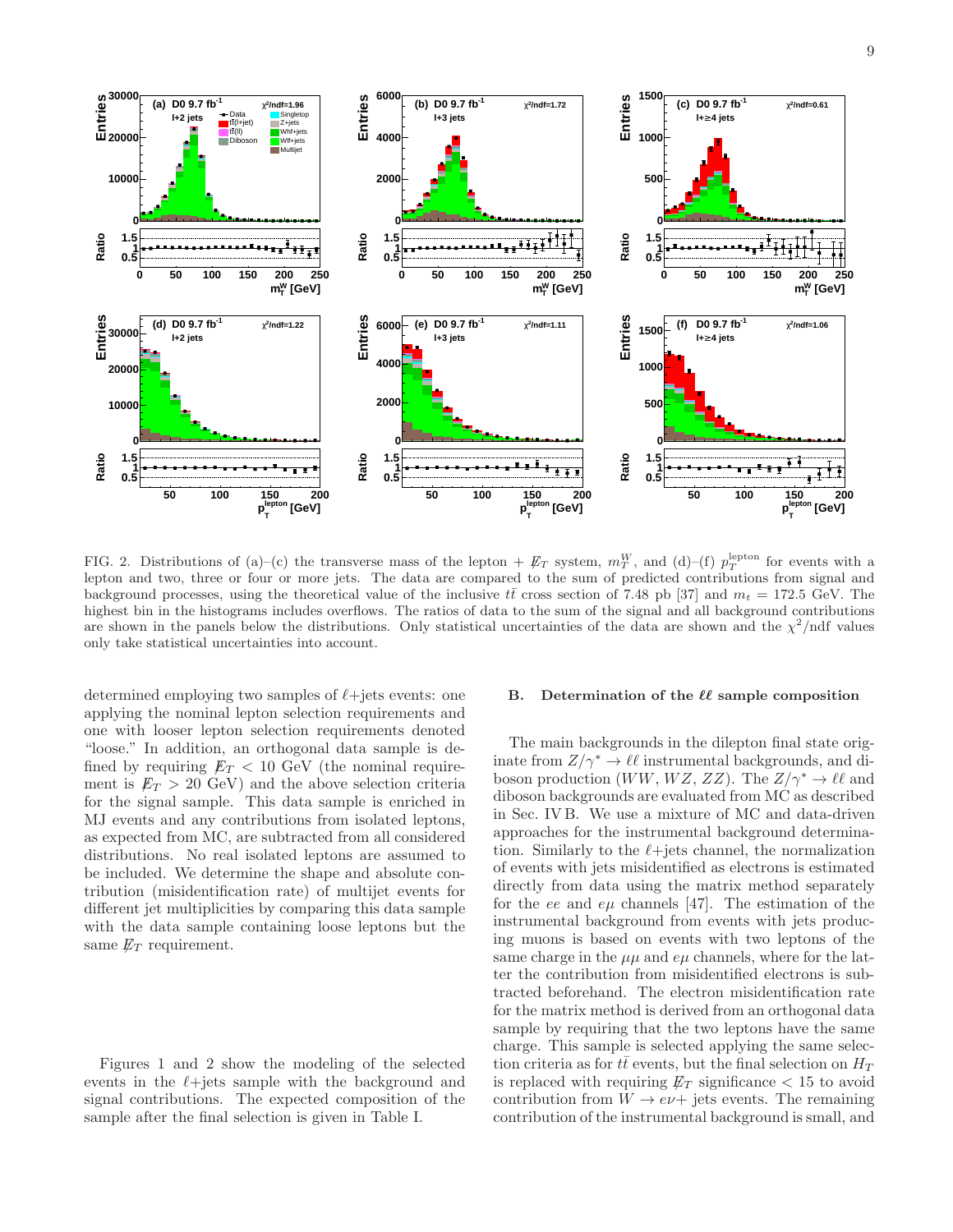TABLE I. Expected number of events in the  $\ell$ +jets channel with two, three or  $\geq$  four jets. The sum of signal and background agrees well with the number of data events by construction; uncertainties are statistical and systematic added in quadrature (see Sec. IX A 4 for details). Events from  $t\bar{t}$  dilepton decays are treated as background and denoted as " $t\bar{t} \ell \ell$ ."

| $\ell$ +jets decay channel                                  |                                   |                            |                              |                                   |                              |                         |
|-------------------------------------------------------------|-----------------------------------|----------------------------|------------------------------|-----------------------------------|------------------------------|-------------------------|
| Process                                                     | $e + 2$ jets                      | $e + 3$ jets               | $e + \geq 4$ jets            | $\mu + 2$ jets                    | $\mu+3$ jets                 | $\mu + \geq 4$ jets     |
| Multijet                                                    | $9160 \pm 2350$                   | $2266 \pm 550$             | $464 \pm 120$                | $1546 \pm$<br>630                 | $418 \pm 170$                | $99 \pm 40$             |
| Single top                                                  | $471 \pm$<br>-60                  | $129 \pm 20$               | $27 \pm$<br>$\frac{5}{2}$    | $331 \pm$<br>40                   | $92 \pm 10$                  | $20 \pm 3$              |
| $Wlp + \text{jets}$                                         | $\frac{1350}{700}$<br>$37937 +$   | $5544 \pm \frac{200}{100}$ | $\frac{30}{20}$<br>$850 \pm$ | $\frac{1150}{600}$<br>$32701 \pm$ | $^{200}_{100}$<br>$5313 \pm$ | $835 \pm \frac{30}{15}$ |
| $(Wc\bar{c} + Wb\bar{b}) + \text{jets}$                     | $\frac{1000}{1400}$<br>$6020 \pm$ | $1502 \pm \frac{250}{350}$ | $^{60}_{80}$<br>$329 \pm$    | $4998 \pm \frac{850}{1150}$       | $1391 \pm \frac{250}{300}$   | $315 \pm \frac{50}{70}$ |
| $Z/\gamma^*lp + \text{jets}$                                | 400<br>$2031 \pm$                 | $390 \pm 80$               | $57 \pm$<br>10               | $2557 \pm 500$                    | $422 \pm 80$                 | $49 \pm 10$             |
| $(Z/\gamma^* c\bar{c} + Z/\gamma^* b\bar{b}) + \text{jets}$ | 70<br>$369 \pm$                   | $114 \pm 20$               | $\overline{5}$<br>$24 \pm$   | $485 \pm$<br>100                  | $120 \pm$<br>-20             | $21 \pm 5$              |
| <b>Diboson</b>                                              | $1926 \pm$<br>140                 | $338 \pm 20$               | $\overline{5}$<br>$52 \pm$   | $1417 +$<br>100                   | $249 \pm 20$                 | $40 \pm 5$              |
| $t\bar{t}$ il                                               | $566 \pm$<br>30                   | $182 \pm 10$               | $\frac{5}{2}$<br>$31 \pm$    | $345 \pm$<br>20                   | $118 \pm 10$                 | $22 \pm 5$              |
| $\sum$ background                                           | $58479 \pm 2900$                  | $10465 \pm 650$            | $1834 \pm 140$               | $44381 \pm 1650$                  | $8123 \pm 350$               | $1402 \pm 80$           |
| $t\bar{t} \ell + \text{jets}$                               | $669 \pm$<br>30                   | $1460 \pm 70$              | $1177 \pm 60$                | $393 \pm$<br>20                   | $1002 \pm 50$                | $909 \pm 50$            |
| $\sum$ (signal + background)                                | $59148 \pm 2900$                  | $11925 \pm 650$            | $3011 \pm 140$               | $44773 \pm 1650$                  | $9125 \pm 350$               | $2310 \pm 80$           |
| Data                                                        | 59122                             | 11905                      | 3007                         | 44736                             | 9098                         | 2325                    |

TABLE II. Expected number of events in the  $ee+\geq 2$  jets,  $\mu\mu+\geq 2$  jets,  $e\mu+1$  jets and  $e\mu+\geq 2$  jets channels due to each process; uncertainties are statistical and systematic added in quadrature (see Sec. IX A 4 for details).

|                                          |                                                            | dilepton decay channel        |                                  |                                    |
|------------------------------------------|------------------------------------------------------------|-------------------------------|----------------------------------|------------------------------------|
| Process                                  | $ee + \geq 2$ jets                                         | $\mu\mu + \geq 2$ jets        | $e\mu + 1$ jets                  | $e\mu + \geq 2$ jets               |
| Multijet                                 | $5.7 \pm \begin{smallmatrix} 0.9 \\ 0.9 \end{smallmatrix}$ | $7.0 \pm \frac{3.3}{2.6}$     | $28.3 \pm \substack{6.6 \\ 6.6}$ | $32.5 \pm \frac{7.4}{7.4}$         |
| $Z/\gamma^* \to \ell \ell + \text{jets}$ | $66.6 \pm \frac{17.9}{17.2}$                               | $107.6 \pm \frac{22.1}{22.0}$ | $74.6 \pm \frac{15.8}{15.8}$     | $57.5 \pm \substack{13.8 \\ 13.4}$ |
| Diboson                                  | $9.9 \pm \frac{2.4}{2.2}$                                  | $12.6 \pm \frac{2.8}{3.0}$    | $38.5 \pm \frac{4.6}{4.2}$       | $14.7 \pm \substack{3.7 \\ 3.5}$   |
| $\sum$ background                        | $82.2 \pm 18$                                              | $172.2 \pm 22$                | $141.4 \pm 18$                   | $104.7 \pm 15$                     |
| $t\bar{t}$ el                            | $107.7 \pm 15$                                             | $101.5 \pm 12$                | $86.5 \pm 11$                    | $313.7 \pm 38$                     |
| $\sum$ (signal + background)             | $190 \pm 23$                                               | $229 \pm 25$                  | $228 \pm 21$                     | $418 \pm 42$                       |
| Data                                     | 215                                                        | 242                           | 236                              | 465                                |

we combine the MJ and  $W+{\text{jets}}$  components to reduce the statistical uncertainty on the background estimate. The shape of the MJ template is derived using a looser electron selection of only  $e\mu$  events and employed for all  $\ell\ell$  channels. Since the MJ contribution in the ee and  $\mu\mu$ sample is small the difference in shape is not significant.

The yields, after applying the described selection, are given in Table II for the individual channels.

Figure 3 demonstrates the quality of the modeling of the selected events in the  $\ell\ell$  sample with the background and signal contributions, using a theoretical inclusive  $t\bar{t}$ cross section of 7.48 pb [37] and  $m_t = 172.5$  GeV. The slight disagreement in the  $\not\!\!E_T$  distribution between data and the sum of signal and background contributions is covered by systematic uncertainties related to the JES and jet  $p_T$  resolution.

# VII. MULTIVARIATE MEASUREMENT **TECHNIQUES**

The inclusive  $t\bar{t}$  cross section  $\sigma(t\bar{t})$  is measured using the different MVA techniques introduced in Sec. II. We use different discriminant output distributions of decision trees to separate the signal from the background for the  $\ell$ +jets and  $\ell\ell$  final states. To construct the MVA, the event sample is subsequently split into smaller samples until each event is placed in one of a set of distinct nodes. At each splitting point the separation is optimized by employing training samples for the signal and background contributions. The output or discriminant value provides the probability of an event to be signal. In the case of the combined MVA applied in the  $\ell +$ jets channel we use each individual background contribution in the training process and verify that there is no bias due to overtraining of the method. We employ a method called "boosted decision trees with gradients" (BDTG) [49]. The BDTG implements additional weights to minimize classification errors in the training sample and improve signal to back-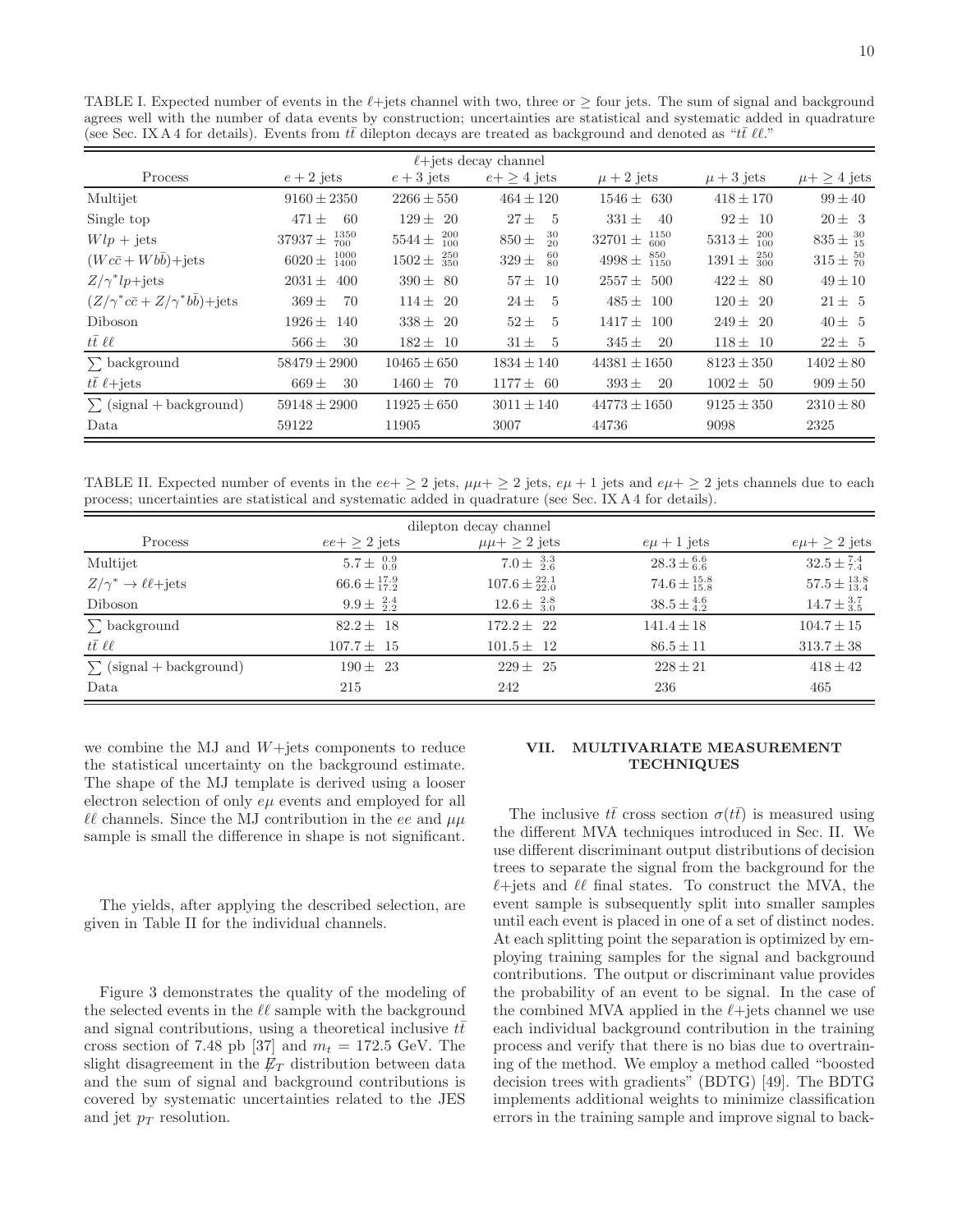

FIG. 3. Distributions of (a) the scalar sum,  $H_T$ , of the  $p_T$  values of the leading lepton and leading and second-leading jets, (b)  $\not\!\!E_T$ , (c)  $j_{\rm b-ID}^{\rm max}$ , (d) the number of jets, and (e) lepton  $p_T$  for  $\ell\ell$  final states with at least one jet in the  $e\mu$  and at least two jets in the ee and  $\mu\mu$  channels. The data are compared to the sum of predicted contributions from signal and background processes, using the theoretical value of 7.48 pb for the  $t\bar{t}$  cross section and  $m_t = 172.5$  GeV. The highest bin in the histograms includes overflows. The ratios of data to the sum of the signal and all background contributions are shown in the panels below the distributions. Only statistical uncertainties of the data are shown and the  $\chi^2$ /ndf values only take statistical uncertainties into account.

ground separation. To measure the cross section we perform a log-likelihood profile fit of MC simulation templates to the data using a nuisance parameter for every source of systematic uncertainty as described in Sec. VIII.

# A. MVA methods in the  $\ell$ +jets channel

Events in the  $\ell$ +jets channel are separated into six different samples according to the lepton type and the number of jets,  $n_{\text{jet}} = 2, 3, \geq 4$ . We studied a further separation according to the number of b-tagged jets which gave increased systematic uncertainties and was not used for the final measurement. To build a discriminant, a total of 50 variables were analyzed. The individual distributions are verified to have a good modeling of the data by the MC by means of a Kolmogorov-Smirnov test [50] and  $a \chi^2$  test. We exclude all variables with poor modeling of the data. One variable among those studied, namely the maximal MVA b-ID value of all jets in the event,  $j_{\rm b-ID}^{\rm max}$ , shows only moderately good modeling of the data by MC [see Figs.  $1(g)-1(i)$ ]. However, the data are reasonably described when considering systematic uncertainties re-

lated to b-tagging. The  $j_{\rm b-ID}^{\rm max}$  variable provides good separation power, and hence we use that variable in the discriminant.

Depending on the number of jets in an event, at least 24 variables are selected as input to the combined MVA for each jet multiplicity and lepton type bin (see the Appendix for a detailed variable description). In particular we include various MVA b-ID discriminants into the combined MVA discriminant, which allows superior signalto-background separation, as discussed in the following paragraph. All selected variables are defined in the Appendix. Adding more variables has a negligible effect on the signal-to-background separation of the discriminant.

Figure 4 shows the separation of signal from background events in the  $\ell + \text{jets}$  decay channel using as an example events with exactly three jets in the  $e+$ jets channel. In this figure we show the performance of the combined MVA discriminant compared to the performance of a similar MVA discriminant that does not include the  $j_{\rm b-ID}^{\rm max}$  input variable (topological MVA). For comparison we also show the performance of the MVA solely based on  $j_{\rm b-ID}^{\rm max}$ . The b-ID MVA has a higher signal and lower background efficiency than the topological MVA for a sig-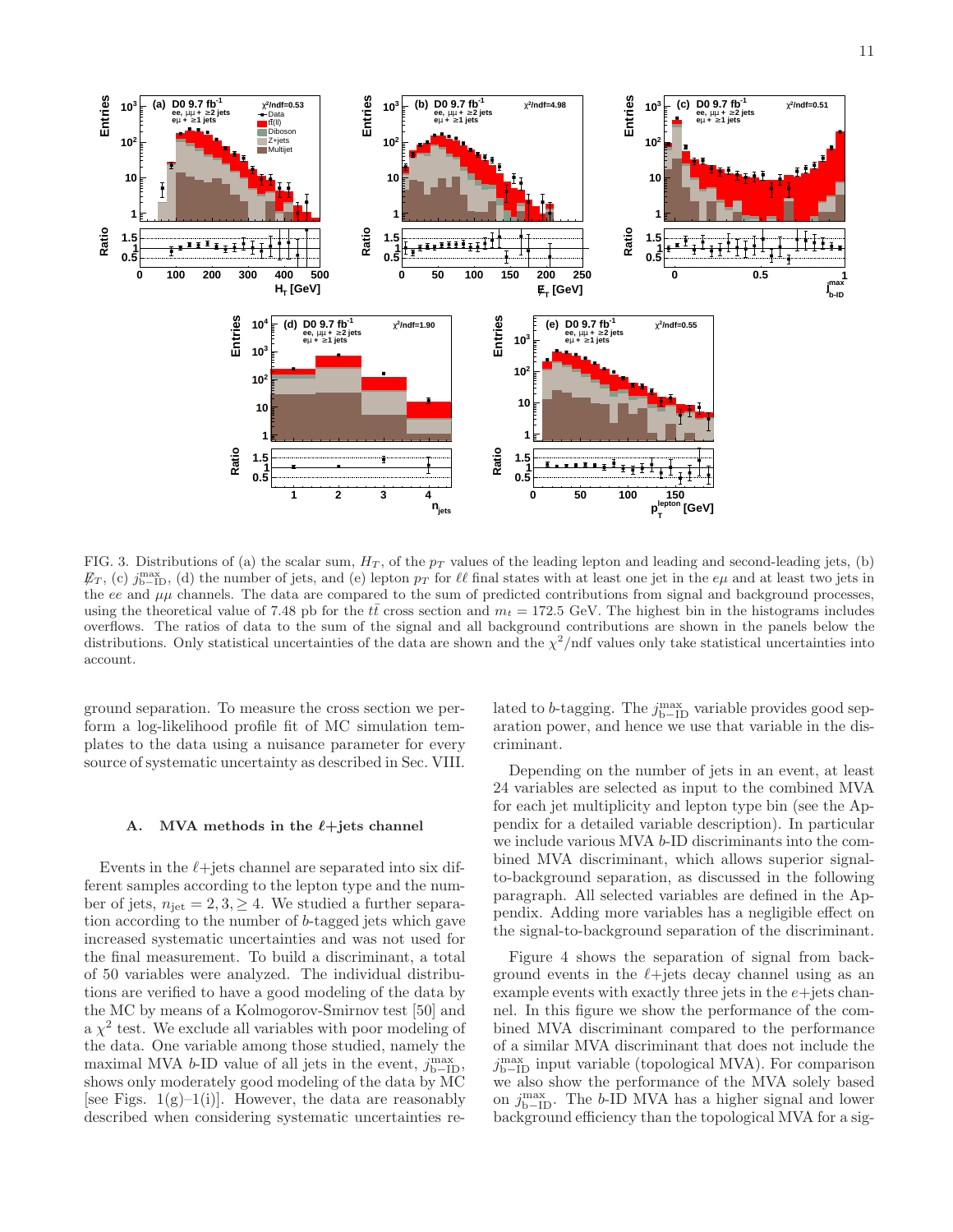nal efficiency less than about 80%. Above this point the topological MVA surpasses the b-ID MVA. Compared to these two MVA methods the combined MVA shows superior behavior, with the area under the curve increased by  $6 - 10\%$ .



FIG. 4. Signal efficiency vs background rejection for different MVA choices for the  $e + 3$  jets sample. For details, see text in Sec. VII. The dashed line from  $(0, 1)$  to  $(1, 0)$  is shown for reference.

Figure 5 shows the pre-fit MVA output distributions of the combined MVA method using a theoretical  $t\bar{t}$  cross section of 7.48 pb.

## B. MVA  $b$ -jet method in the  $\ell\ell$  channel

We measure the  $t\bar{t}$  production cross section in the  $\ell\ell$ channel using  $j_{\text{b-ID}}^{\text{max}}$  to separate signal from background. Events in the dilepton channel are separated into samples according to the lepton type and the number of jets. Due to the small background contribution and the size of the signal contribution in the dilepton channel, the separation provided by the  $j_{\rm b-ID}^{\rm max}$  is sufficiently good and the combined MVA was not employed for the  $\ell\ell$  channel.

The MVA output distributions in the dilepton channel allow one to distinguish between  $t\bar{t}$  events dominantly located at high output values and the most dominant  $Z/\gamma^*$ +jets background contribution typically located at low output values. For the  $e\mu$  channel we split the sample into sub-samples with exactly one and  $\geq$  two jets, whereas for ee and  $\mu\mu$  only events with two or more jets are used. The  $j_{\rm b-ID}^{\rm max}$  distributions are shown in Fig. 6. A theoretical  $t\bar{t}$  cross section of 7.48 pb is used [37].

# VIII. CROSS SECTION DETERMINATION

As shown in Figs. 5 and 6, the MVA output distributions for the  $\ell$ +jets and  $\ell\ell$  channels allow the discrimination of the  $t\bar{t}$  signal contribution and the most dominant background sources. We perform a simultaneous fit of MC templates to the data using the software package collie (A Confidence Level Limit Evaluator) [51] to determine the inclusive  $t\bar{t}$  cross section  $\sigma(t\bar{t})$ .

The combined likelihood includes prior probability densities on systematic uncertainties  $\pi(\vec{\theta})$ , and is based on the product of likelihoods for the individual channels, each of which is a product over bins of histograms of a particular analysis channel:

$$
\mathcal{L}(\vec{s}, \vec{b} | \vec{n}, \vec{\theta}) \times \pi(\vec{\theta}) = \prod_{i=1}^{N_C} \prod_{j=1}^{N_{\text{bins}}} \mu_{ij}^{n_{ij}} \frac{e^{-\mu_{ij}}}{n_{ij}!} \times \prod_{k=1}^{n_{\text{sys}}} e^{-\theta_k^2/2}.
$$
 (1)

The first product is over the number of channels  $(N_C)$ and the second product is over histogram bins containing  $n_{ij}$  events, binned in ranges of the final discriminants used for the individual analyses. The predictions for the bin contents are  $\mu_{ij} = s_{ij}(\vec{\theta}) + b_{ij}(\vec{\theta})$  for channel i and histogram bin j, where  $s_{ij}$  and  $b_{ij}$  represent the expected signal and background in the bin. The predictions  $\mu_{ij}$ include effects from limited detector resolution and efficiency, including those from trigger and selection efficiencies and for the kinematic and geometric acceptance.

Systematic uncertainties are parametrized by the dependence of  $s_{ij}$  and  $b_{ij}$  on  $\vec{\theta}$ . Each of the  $n_{sys}$  components of  $\theta$ ,  $\theta_k$ , corresponds to a single independent source of systematic uncertainty scaled by its standard deviation, and each parameter may affect the predictions of several sources of signal and background in different channels, thus accounting for correlations. For the combination of the combined MVA in the  $\ell$ +jets channel with the b-ID MVA in the  $\ell\ell$  channel using COLLIE systematic uncertainties are either assumed to be fully correlated or not correlated (see Sec. IX).

collie models nuisance parameters using a Gaussian prior probability density function specified by  $\pm 1$  standard deviation of the systematic uncertainty in question [see Eq.  $(1)$ ]. For asymmetric uncertainties, two half-Gaussian functions model separately the positive and negative parts of the nuisance parameters. In the loglikelihood profile fit, the nuisance parameters and the cross section are simultaneously fitted. Hence, sources of systematic uncertainties not only contribute to the final cross section uncertainty, but also shift the fitted cross section value. Since the simultaneous fit is constrained by data it also provides a reduction of the impact of the different systematic uncertainty sources.

The central value of the COLLIE fit provides a scale factor that is applied to the expected number of signal events using the theoretical  $t\bar{t}$  cross section. The scaled number of signal events,  $N^{\text{signal}}$ , is preferred by the data and the systematic uncertainties. To determine  $\sigma_{t\bar{t}}$  for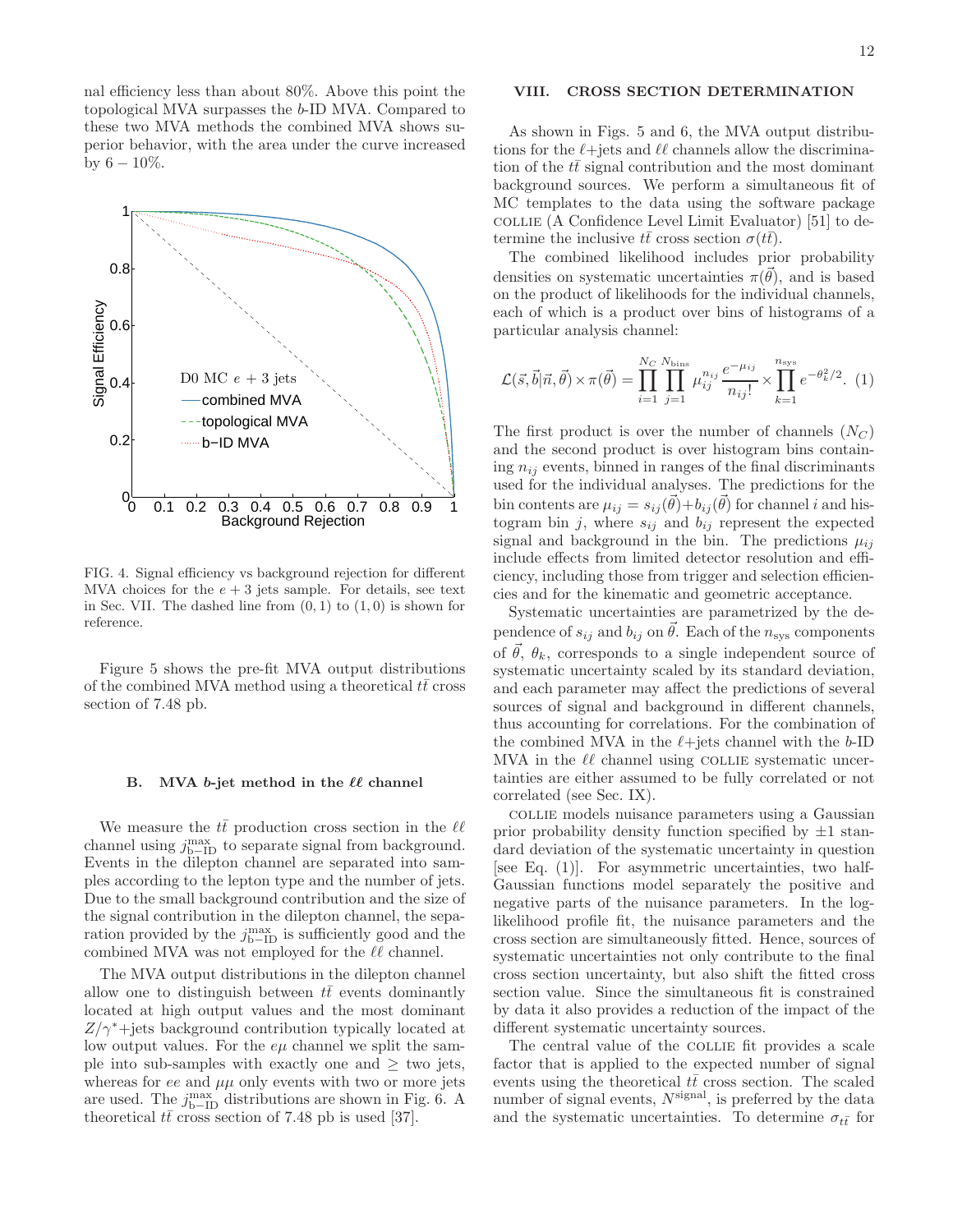

FIG. 5. Pre-fit output distributions of the combined MVA discriminant using the theoretical  $t\bar{t}$  cross section and  $m_t = 172.5$ GeV for the  $e+$  two, three or four or more jets [panels (a) – (c)], and for the  $\mu$ + two, three or four or more jets [panels (d) – (f)]. Statistical uncertainties of the data are shown and the pre-fit systematic uncertainties are indicated by the hashed band in the bottom panel of the histogram. The  $\chi^2$ /ndf values take statistical and systematic uncertainties into account.

the full phase space of  $t\bar{t}$  production we correct  $N^{\text{signal}}$ for the detector efficiency and acceptance, the branching ratio and the integrated luminosity.

## IX. SYSTEMATIC UNCERTAINTIES

Systematic uncertainties are assessed by varying the values of a specific parameter in the modeling of the data, and determining the effect on the distributions or MC templates of the combined MVA or the b-ID MVA. Compared to the earlier D0 measurement [3] we employ a more refined strategy for systematic uncertainties including the newly added hadronization uncertainty. Unless otherwise stated, the magnitude of the parameter modifications is obtained from alternative calibrations of the MC simulation. Each of the modified MVA distributions is used to determine the effect of systematic uncertainties. As described in Sec. VIII all nuisance parameters are fitted simultaneously with the nominal MVA distributions to measure the  $t\bar{t}$  production cross section. Systematic uncertainties are constrained by the data and are minimized since we use the full shape information of the MVA templates. A further reduction of correlated systematic uncertainties is achieved when combining the  $\ell$ +jets and  $\ell\ell$  decay channels, since systematic uncertainties are then cross-calibrated.

In total we assign 39 ( $\ell$ +jets channel), 37 ( $\ell\ell$  channel), and 53 (combination) individual systematic uncertainties as discussed below for the decay channels. The prefit systematic uncertainties are summarized in Table III, whereas the post-fit effects of the systematic uncertainties are summarized in Table IV. We group systematic uncertainties addressing a similar object, e.g. jet-related ones, into a combined source of systematic uncertainty.

## A. The  $\ell$ +jets channel

In the following we describe the sources of systematic uncertainties studied in the  $\ell$ +jets channel. As discussed above, each source of systematic uncertainty yields a modified discriminant distribution, which is parametrized with a nuisance parameter (see Sec. VIII). We assign an uncertainty on the shape, but not on the normalization, of the  $W+$ jets and multijet contribution (see Sec. VI A). In particular the trigger and luminosity uncertainties affecting the normalization are not assigned to the  $W +$ jets and multijet contribution, and consequently the luminosity uncertainty cannot be constrained by data.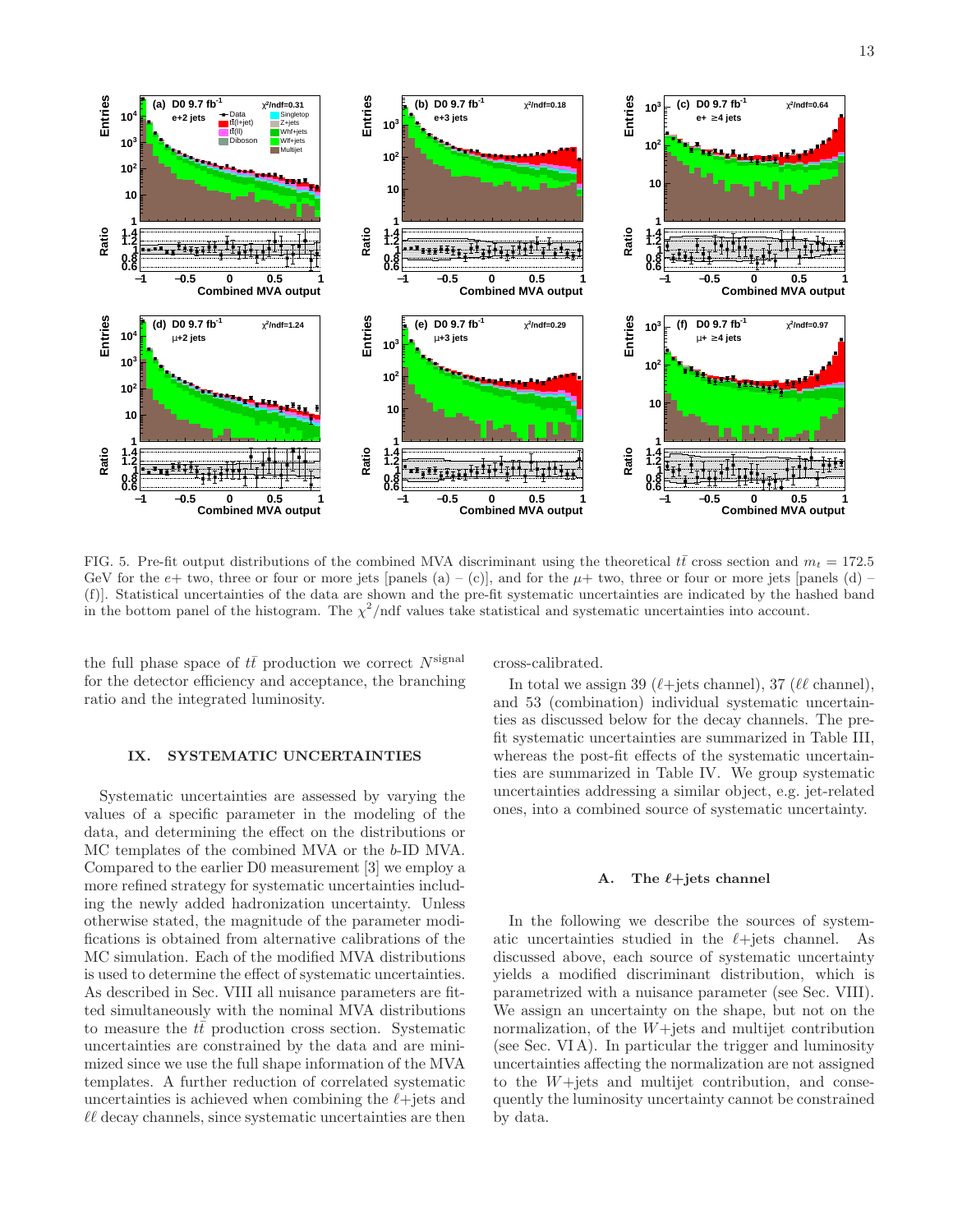**max b-ID j**



FIG. 6. The pre-fit MVA output distributions (using the theoretical  $t\bar{t}$  cross section and  $m_t = 172.5$  GeV) of the b-ID MVA given by the jet with the maximum value,  $j_{\rm b-ID}^{\rm max}$ , for (a)  $e\mu$  events with exactly one jet, (b)  $e\mu$  events with at least two jets, (c) ee events with at least two jets, and (d)  $\mu\mu$  events with at least two jets. Statistical uncertainties of the data are shown and the pre-fit systematic uncertainties are indicated by the hashed band in the bottom panel of the histogram. The  $\chi^2$ /ndf values take statistical and systematic uncertainties into account.

## 1. Signal modeling

The effect of an alternative signal model for  $t\bar{t}$  production is estimated by comparing  $t\bar{t}$  events generated with  $MC@NLO+HERWIG$  to those from ALPGEN+HERWIG. Comparing alpgen+pythia to alpgen+herwig, we estimate the effect of hadronization uncertainties. Additional uncertainties on signal arise from color reconnection (CR), and initial- and final-state radiation (ISR/FSR) producing additional jets. The effect of CR is determined by comparing identical ALPGEN events interfaced to pythia with two different tunes, Perugia 2011 and Perugia 2011NOCR [52], which either include color reconnection effects (Perugia 2011) or not (Perugia 2011NOCR). The effect of ISR/FSR is determined by modifying the factorization and renormalization scale implemented in the MC. More details can be found in Ref. [53].

#### 2. Parton distribution functions

The uncertainty on the cross sections due to the uncertainty on PDFs is estimated following the procedure of Ref. [35] by reweighting the MC simulation according to each of the 20 pairs of error eigenvectors of the CTEQ6M PDF.

#### 3. Detector modeling

Uncertainties on the modeling of the detector include uncertainties on trigger efficiency, lepton identification, and b-quark identification. The identification efficiencies for b, c, light quarks  $(u, d, s)$ , and gluons in MC simulations are calibrated using dijet data [54], and variations within the calibration uncertainty are used to determine the systematic uncertainty due to b-quark identification. Additional uncertainties arise from track multiplicity requirements on the selected jets in the identification of b quarks.

The measurement of the  $t\bar{t}$  cross section and the subsequent extraction of the top quark pole mass relies on a precise knowledge of normalization uncertainties. Hence, this measurement is the first measurement in D0 employing the reduced systematic uncertainty on the luminosity measurement of 4.3% [20, 21]. We use an auxiliary data sample where no cut is made on the primary vertex position in z to verify that negligible uncertainty arises for the  $|z_{\text{PV}}| < 60$  cm requirement used in this analy-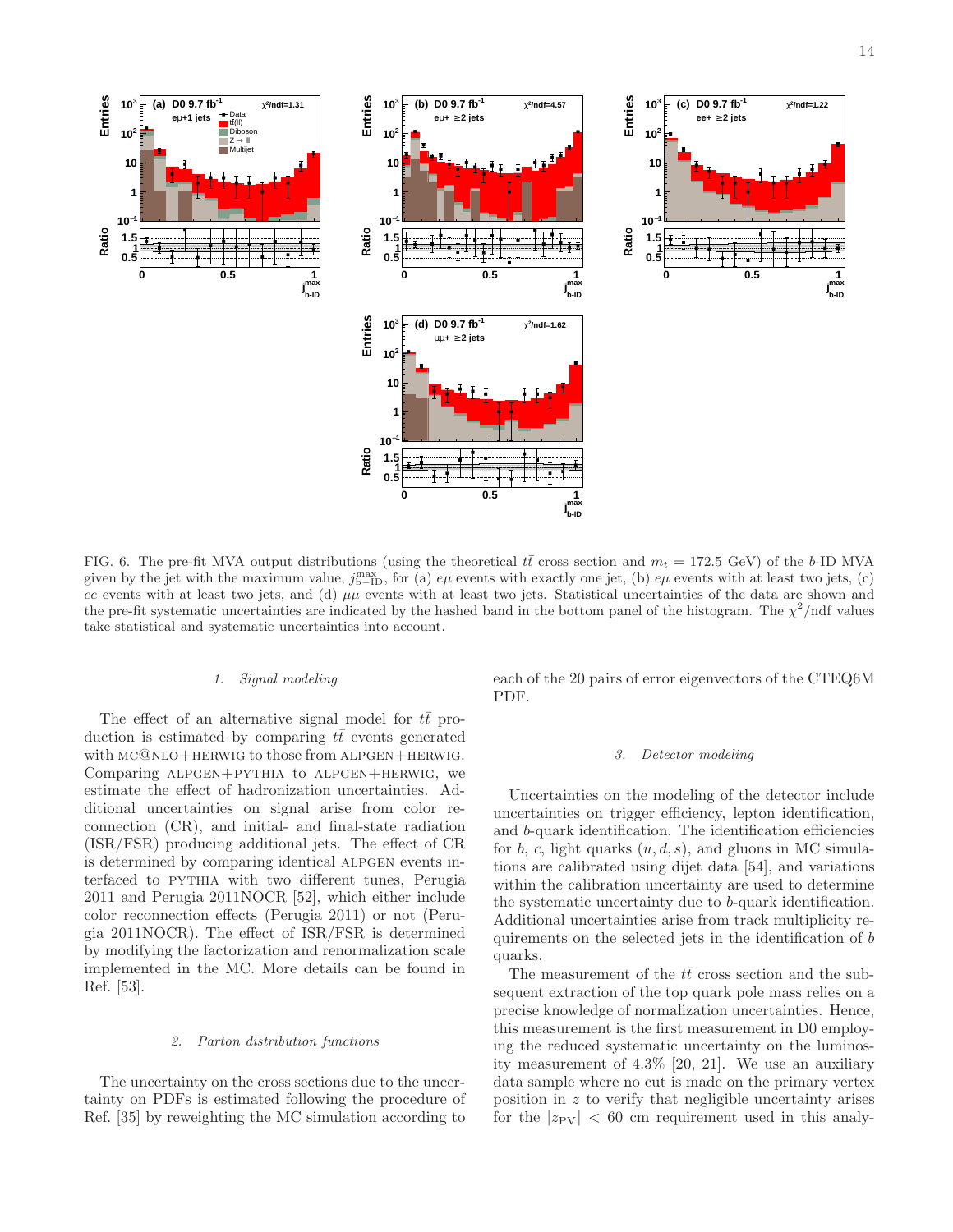TABLE III. Sources of grouped pre-fit systematic uncertainties for the  $t\bar{t}$  cross section measurement assuming the theoretical  $t\bar{t}$  cross section of 7.48 pb [37] and  $m_t = 172.5$  GeV. The systematic uncertainty in pb from each source on the inclusive cross section is given for the  $\ell$ +jets and the  $\ell\ell$  channels. The column denoted as "Type" refers to a systematic uncertainty affecting the shape and normalization S or only the normalization N of a MVA distribution. The numbers presented for shape-dependent uncertainties represent averages across the entire set of distributions and all samples. The term "n.a." is used where a systematic uncertainty is not applicable for a given decay channel.

| Source of uncertainty     | $\delta_{\ell + \text{jets}}$ , pb | <b>Type</b>      | $\delta_{\ell\ell}$ , pb | Type           |
|---------------------------|------------------------------------|------------------|--------------------------|----------------|
| Signal modeling           |                                    |                  |                          |                |
| Signal generator          | $\pm 0.86$                         | S                | $+0.28$                  | $\,$ S         |
| Hadronization             | $\pm 0.59$                         | $\mathcal{S}$    | $\pm 0.29$               | S              |
| Color reconnection        | $+0.21$                            | S                | $+0.08$                  | S              |
| ISR/FSR variation         | $\pm 0.07$                         | S                | $+0.04$                  | S              |
| <i>PDF</i>                | $\pm 0.20$                         | $\mathcal{S}$    | $\pm 0.07$               | S              |
| Detector modeling         |                                    |                  |                          |                |
| Jet modeling $&$ ID       | $\pm 0.33$                         | $\mathcal{S}$    | $\pm 0.34$               | S              |
| $b$ -jet modeling $&$ ID  | $\pm 0.19$                         | S                | $\pm 0.56$               | $\overline{S}$ |
| Lepton modeling $&$ ID    | $+0.23$                            | S                | $+0.31$                  | $\overline{N}$ |
| Trigger efficiency        | $\pm 0.06$                         | N                | $+0.07$                  | N              |
| Luminosity <sup>a</sup>   | $\pm 0.32$                         | N                | $+0.32$                  | $\overline{N}$ |
| <i>Sample Composition</i> |                                    |                  |                          |                |
| MC cross sections         | $\pm 0.02$                         | $\boldsymbol{N}$ | $+0.12$                  | $\overline{N}$ |
| $Z/W$ pr reweighting      | $\pm 0.03$                         | S                | $\pm 0.28$               | S              |
| Multijet contribution     | $\pm 0.26$                         | $\mathcal{S}$    | $+0.13$                  | S              |
| $Z/\gamma^*$ +jets SF     | $\pm 0.09$                         | S                | $+0.12$                  | $\mathcal{S}$  |
| $W+{\rm jets}$ HF SF      | $\pm 0.41$                         | $\mathcal{S}$    | n.a.                     | n.a.           |
| $W+{\rm jets}$ LP SF      | $\pm 0.16$                         | $\mathcal{S}$    | n.a.                     | n.a.           |
| MC statistics             | $\pm 0.01$                         | S                | $\pm 0.10$               | $\mathcal{S}$  |

<sup>a</sup> To prevent constraining the luminosity uncertainty by data, we do not assign the luminosity uncertainty to the  $W+$ jets and multijet contribution.

sis. Other instrumental uncertainties from modeling the detector arise from the calibration of the jet energy, resolution, and efficiency.

## 4. Sample composition

Uncertainties in the composition of the selected events arise from  $s_{\text{fit}}^{\text{WHF}}$  and  $s_{\text{fit}}^{\text{WLF}}$  used for  $W+$ jets events, the assumed  $t\bar{t}$  cross section, single top quark and diboson cross sections, and the estimate of the contributions from misidentified leptons. As introduced in Sec. VI, we determine an initial sample composition from a simultaneous fit to the MVA distribution in the  $\ell+2$  jets,  $\ell+3$  jets and  $\ell + \geq 4$  jets samples. For this initial sample composition

we fit  $s_{\text{fit}}^{\text{WHF}}$  and  $s_{\text{fit}}^{\text{WLF}}$  assuming an uncertainty of 5% on the normalization of the  $t\bar{t}$  processes. This initial sample composition is only used to determine a systematic uncertainty on the contribution of  $W+$ jets processes. From the fit we derive a systematic uncertainty of  $^{+3.5}_{-1.8}\%$  on the normalization of the  $Wlp + \text{jets}$  and  $^{+17}_{-23}$ % on the normalization of the  $Wc\bar{c}$  + jets and  $W b\bar{b}$  + jets processes. The statistical uncertainties on these processes are negligible. An uncertainty of 25% on the  $Z/\gamma^*$ +jets cross section is assigned. The uncertainty on the single top quark cross sections is 12.6%, taken from varying the factorization and renormalization scales simultaneously by factors of 2 and 0.5. An uncertainty of 7% on the diboson cross sections is assigned, corresponding to half the difference between the LO and NLO predictions. The uncertainties on the single top quark and diboson contributions are labeled "MC cross sections" in the corresponding tables. The uncertainties on the data-driven method of estimating MJ background and its kinematic dependences, mostly due to the uncertainties on the selection rates of true and false lepton candidates, are  $40\%$  in the  $\mu +$ jets and  $25\%$  in the  $e+{\rm jets}$  sample (including statistical components). These uncertainties are estimated by varying the contribution of  $Wc\bar{c}$  + jets,  $W b\bar{b}$  + jets,  $Zc\bar{c}$  + jets and  $Zb\bar{b}$  + jets by  $\pm 20\%$ , the  $t\bar{t}$  contribution by  $\pm 10\%$ , and then comparing the fake and true signal rates in different variables (quoting the largest difference as additional parametrization uncertainty) [46].

# B. The  $ell$  channel

In the following we describe the sources of systematic uncertainties studied in the  $\ell\ell$  channel, which are mostly similar to those in the  $\ell$ +jets channel. As discussed above, each source of systematic uncertainty yields a modified discriminant distribution of the b-ID MVA and a nuisance parameter is used in the fit to determine the  $t\bar{t}$ production cross section in the  $\ell\ell$  channel. Uncertainties on the sample composition only apply to certain sample contributions. Uncertainties due to common sources are assumed to be 100% correlated between the  $\ell$ +jets channel and the  $\ell\ell$  channel unless otherwise specified.

#### 1. Signal modeling

The same sources of systematic uncertainties for the modeling of the signal as in the  $\ell$ +jets decay channel are considered for the  $\ell\ell$  channel as well.

#### 2. Parton distribution functions

The uncertainty on the cross sections due to the uncertainty on PDFs is estimated following the same procedure as in the  $\ell$ +jets case.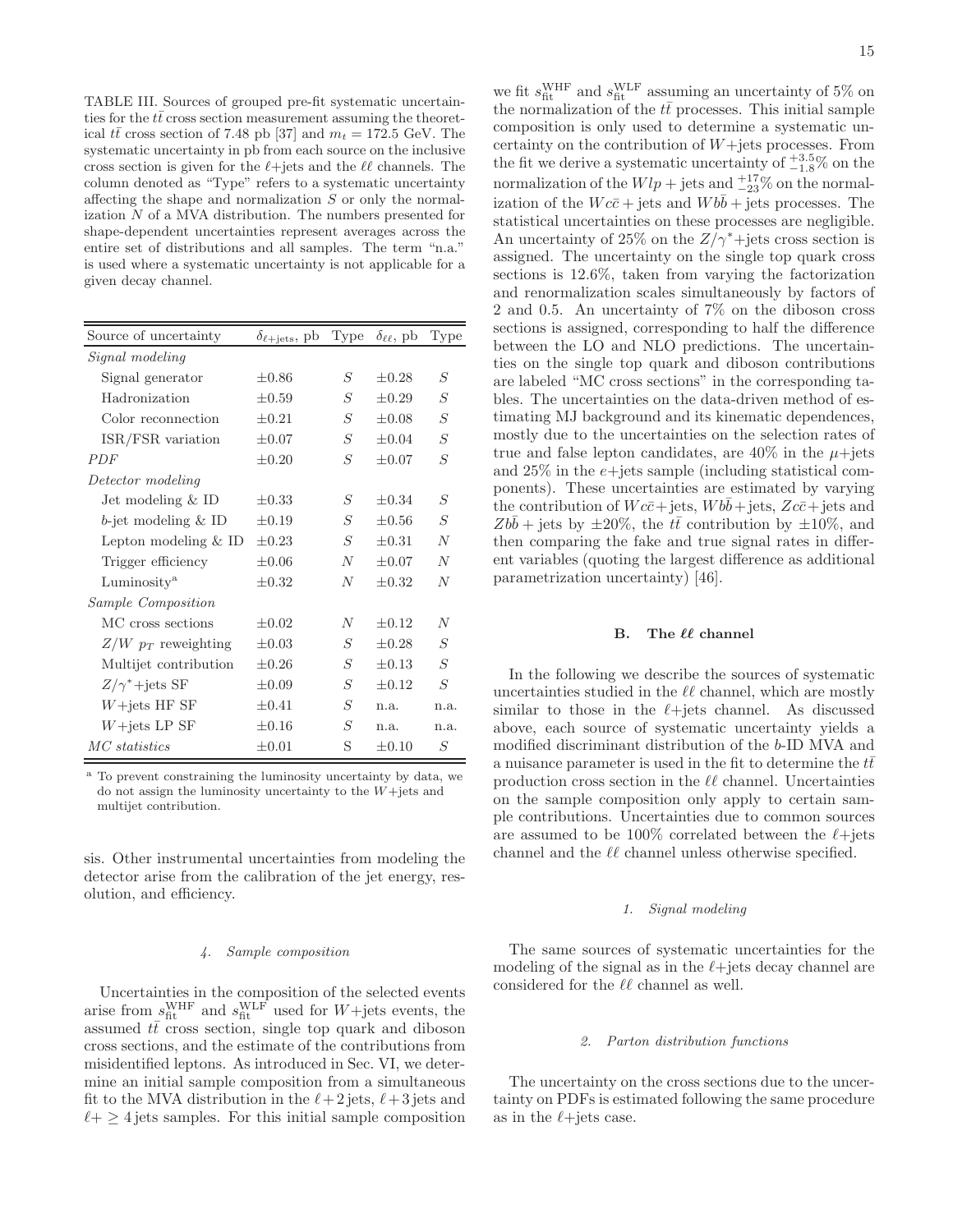TABLE IV. Sources of grouped post-fit systematic uncertainties for the  $t\bar{t}$  cross section measurement. Owing to the complexity of the correlations among the systematic uncertainties, we only show here the symmetrized uncertainties. For the top quark signal and background contributions we assume  $m_t = 172.5$  GeV. For each group, the systematic uncertainty on the inclusive cross section is given for the  $\ell$ +jets,  $\ell\ell$ , and combined measurement. The last column shows the shift in pb in the combined inclusive cross section due to a particular group. A shift of 0.00 pb indicates a shift of 0.004 pb or less. The total uncertainty is provided by the nominal fit, when including all individual sources of systematic uncertainties, and denoted as "central collie ". For comparison only we also provide the combined systematic uncertainty (quadratic sum) of the grouped post-fit systematic uncertainties. Due to correlations between the systematic uncertainties, that value differs from the total systematic uncertainty of the nominal fit.

| Source of uncertainty                         | $\delta_{\ell + \text{jets}}$ , pb | $\delta_{\ell\ell}$ , pb | $\delta_{\rm comb}$ , pb | Shift, pb |
|-----------------------------------------------|------------------------------------|--------------------------|--------------------------|-----------|
| Signal modeling                               |                                    |                          |                          |           |
| Signal generator                              | $\pm 0.21$                         | $\pm 0.05$               | $\pm 0.17$               | $+0.08$   |
| Hadronization                                 | $\pm 0.26$                         | $\pm 0.33$               | $\pm 0.25$               | $+0.12$   |
| Color reconnection                            | $\pm 0.08$                         | $\pm 0.05$               | $\pm 0.09$               | $+0.02$   |
| ISR/FSR variation                             | $\pm 0.08$                         | $\pm 0.04$               | $\pm 0.06$               | $-0.05$   |
| <i>PDF</i>                                    | $\pm 0.04$                         | $\pm 0.03$               | $\pm 0.02$               | $-0.01$   |
| Detector modeling                             |                                    |                          |                          |           |
| Jet modeling $&$ ID                           | $\pm 0.11$                         | $\pm 0.08$               | $\pm 0.04$               | $+0.07$   |
| $b$ -jet modeling $&$ ID                      | $\pm 0.27$                         | $\pm 0.26$               | $\pm 0.23$               | $-0.15$   |
| Lepton modeling $&$ ID                        | $\pm 0.20$                         | $\pm 0.26$               | $\pm 0.17$               | $-0.11$   |
| Trigger efficiency                            | $\pm 0.32$                         | $\pm 0.08$               | $\pm 0.16$               | $+0.01$   |
| Luminosity                                    | $\pm 0.30$                         | $\pm 0.30$               | $\pm 0.27$               | $+0.10$   |
| <i>Sample Composition</i>                     |                                    |                          |                          |           |
| MC cross sections                             | $\pm 0.07$                         | $\pm 0.13$               | $\pm 0.09$               | $+0.01$   |
| Multijet contribution                         | $\pm 0.11$                         | $\pm 0.02$               | $\pm 0.10$               | $+0.10$   |
| $W+$ jets scale factor                        | $\pm 0.21$                         | $\pm 0.01$               | $\pm 0.15$               | $-0.50$   |
| $Z/\gamma^*$ +jets scale factor               | $\pm 0.07$                         | $\pm 0.11$               | $\pm 0.12$               | $+0.12$   |
| MC statistics                                 | $\pm 0.01$                         | $\pm 0.01$               | $\pm 0.02$               | $+0.00$   |
| Total systematic uncertainty (quadratic sum)  | $\pm 0.70$                         | $\pm 0.64$               | $\pm 0.60$               |           |
| Total systematic uncertainty (central COLLIE) | $\pm 0.67$                         | $\pm 0.73$               | $\pm 0.55$               |           |

#### 3. Detector modeling

The assigned uncertainties related to the modeling of the detector are the same as the ones assigned in the  $\ell$ +jets channel and include uncertainties on the efficiencies of electron and muon identification, uncertainties on trigger efficiencies, the uncertainty in jet energy scale, jet energy resolution, jet identification efficiency, and bquark jet tagging efficiency. The  $\ell$ +jets and  $\ell\ell$  event selection ensures that the samples are dominantly orthogonal. Hence, we assume the uncertainties arising from modeling of the trigger to be not correlated between the  $\ell$ +jets and  $\ell\ell$  channel.

## 4. Sample composition

We estimate the uncertainty on the instrumental background contribution in the  $\ell\ell$  channel by changing the normalization of that background by  $\pm 1$  standard deviation of its uncertainty. It includes both the statistical uncertainty on the sample used to derive the normalization and the systematic uncertainty in the lepton misidentification rate. Uncertainties from  $Z/\gamma^*+{\rm jets}$  and diboson production are taken into account with the same assumptions as in the  $\ell$ +jets case. Uncertainties arising from the determination of the MJ background are assumed to be

not correlated between the  $\ell$ +jets and  $\ell\ell$  channels.

#### X. CROSS SECTION RESULTS

The result of the measurement in the  $\ell$ +jets channel using the combined MVA method is

$$
\sigma_{t\bar{t}} = 7.33 \pm 0.14 \, (\text{stat.}) \, ^{+0.71}_{-0.61} \, (\text{syst.}) \, \text{pb},
$$

with a relative total uncertainty of 9.2%. For the  $\ell\ell$ decay channel we employ the MVA b-jet method and measure

$$
\sigma_{t\bar{t}} = 7.58 \pm 0.35 \, (\text{stat.}) \, ^{+0.69}_{-0.58} \, (\text{syst.}) \, \text{pb},
$$

with a relative total uncertainty of 9.6%.

The combination of the  $t\bar{t}$  cross section is carried out by a simultaneous COLLIE fit of the combined MVA and the MVA b-jet discriminant distributions in the  $\ell$ +jets and  $\ell\ell$  channels. For a top quark mass of 172.5 GeV we measure

$$
\sigma_{t\bar{t}} = 7.26 \pm 0.13 \, (\text{stat.}) \, ^{+0.57}_{-0.50} \, (\text{syst.}) \, \text{pb},
$$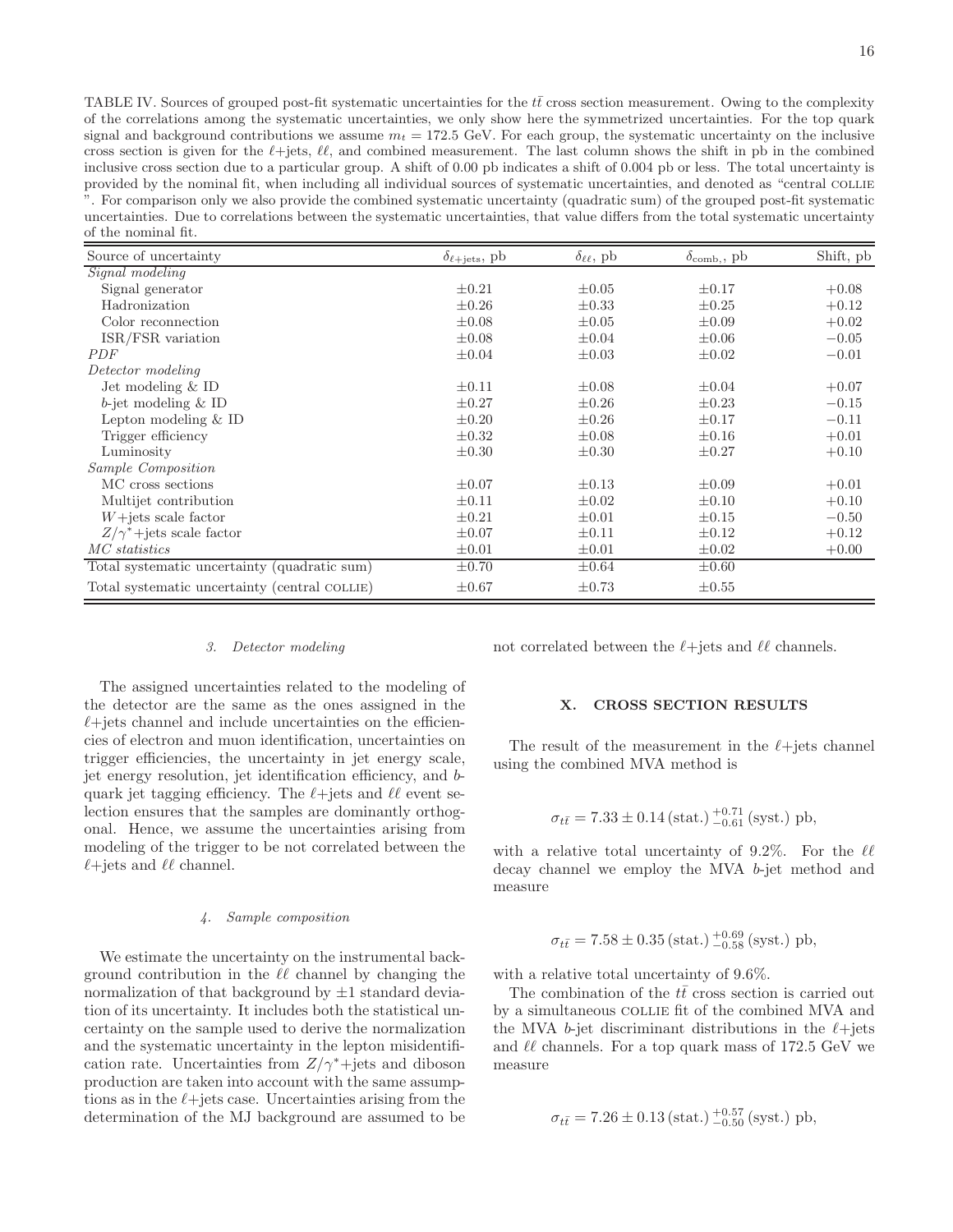

FIG. 7. Post-fit output distributions of the combined MVA discriminant using the measured combined  $t\bar{t}$  cross section and  $m_t = 172.5$  GeV for the e+ two, three or four or more jets [panels (a) – (c)], and for the  $\mu$ + two, three or four or more jets [panels (d) – (f)]. Statistical uncertainties of the data are shown and the post-fit systematic uncertainties are indicated by the hashed band in the bottom panel of the histogram. The  $\chi^2$ /ndf values take statistical and systematic uncertainties into account.

which corresponds to a relative total uncertainty of 7.6%. For the combined  $\ell$ +jets and  $\ell\ell$  to cross section measurement we profile the systematic uncertainties by employing the MVA discriminant distributions simultaneously in both channels. The combined  $t\bar{t}$  cross section does not coincide with the weighted average of the individual  $\ell$ +jets and  $\ell\ell$  results, which is attributed to the effect of correlations of systematic uncertainties between both channels.

Table IV summarizes the post-fit systematic uncertainties on the  $t\bar{t}$  cross section in the  $\ell$ +jets and  $\ell\ell$  decay channels and for the combination. The impact of these sources is estimated by removing or including the corresponding "group" of individual sources from the fit. The total uncertainty is provided by the nominal fit, when including all individual sources of systematic uncertainties, and denoted as "central COLLIE" in Table IV. For comparison only we also provide the quadratic sum of the groups of systematic uncertainties. Due to correlations being different between the groups and all the individual systematic uncertainties, that value differs from the total systematic uncertainty of the nominal fit. In addition, we provide the "Shift" in units of pb, which refers to shifts on the combined inclusive cross section due to a particular source of systematic uncertainty relative to

the central value of the combined  $t\bar{t}$  cross section.

Figure 7 shows the post-fit MVA combined discriminant distributions for the  $\ell$ +jets channel using the combined  $t\bar{t}$  cross section. Similarly Fig. 8 shows the post-fit MVA  $b$ -ID discriminant distribution for the  $\ell\ell$  channel using the combined  $t\bar{t}$  cross section. This result is consistent with and supersedes our earlier measurement using 5.3 fb<sup>-1</sup> of data [3]. The inclusive  $t\bar{t}$  production cross section is in agreement with the fully resummed nextto-next-to-leading logarithm at NNLO QCD calculation (see Sec. IV) of  $\sigma_{\text{tot}}^{\text{res}} = 7.35_{-0.27}^{+0.23}$  (scale + pdf) pb.

# XI. TOP QUARK POLE MASS

Table V presents the measured combined inclusive  $t\bar{t}$ cross section as a function of the top quark mass. For each top quark mass point shown a separate combined log-likelihood fit of the  $\ell$ +jets and  $\ell\ell$  channel MVA discriminant inputs was performed, as was done for the mass point of 172.5 GeV. The measured  $t\bar{t}$  cross section only changes by 0.7% for a change of 1 GeV in the assumed top quark mass. Systematic uncertainties of the  $t\bar{t}$  contribution are taken from the 172.5 GeV case and assigned to other masses as a relative systematic uncertainty of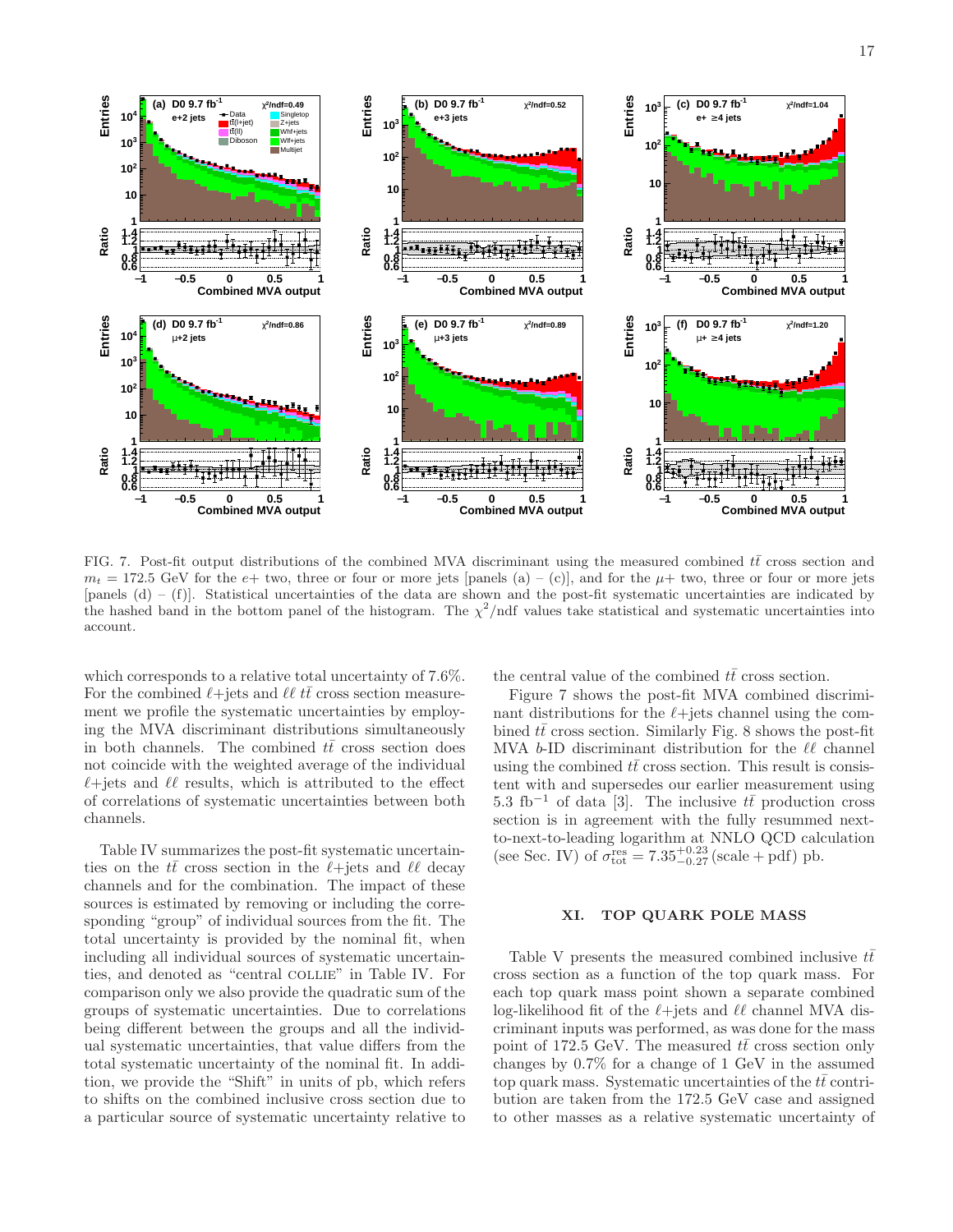**/ndf=1.19 <sup>2</sup>** χ

**max j**<br>b-ID



FIG. 8. The post-fit MVA output distributions (assuming  $m_t = 172.5$  GeV) of  $j_{\rm b-ID}^{\rm max}$  for (a)  $e\mu$  events with exactly one jet, (b)  $e\mu$  events with at least two jets, (c) ee events with at least two jets, and (d)  $\mu\mu$  events with at least two jets are shown. Statistical uncertainties of the data are shown and the post-fit systematic uncertainties are indicated by the hashed band in the bottom panel of the histogram. The  $\chi^2$ /ndf values take statistical and systematic uncertainties into account.

the same size.

TABLE V. The measured combined inclusive  $t\bar{t}$  cross section as a function of the top quark MC mass with statistical and systematic uncertainties given separately.

| Top quark mass [GeV] | Cross section $\sigma(tt)$ [pb]                                     |
|----------------------|---------------------------------------------------------------------|
| 150                  | $9.70 \pm 0.16 \, (\text{stat.})^{-0.73}_{-0.67} \, (\text{syst.})$ |
| 160                  | $8.25 \pm 0.14 \, (\text{stat.})_{-0.57}^{+0.63} \, (\text{syst.})$ |
| 165                  | 7.46 ± 0.13 (stat.) $^{+0.58}_{-0.51}$ (syst.)                      |
| 170                  | $7.55 \pm 0.13 \, (\text{stat.})^{-0.58}_{-0.55} \, (\text{syst.})$ |
| 172.5                | $7.26 \pm 0.12 \, (\text{stat.})_{-0.50}^{+0.57} \, (\text{syst.})$ |
| 175                  | $7.28 \pm 0.12 \, (\text{stat.})^{-0.54}_{-0.49} \, (\text{syst.})$ |
| 180                  | $6.86 \pm 0.12 \, (\text{stat.})_{-0.47}^{+0.53} \, (\text{syst.})$ |
| 185                  | $6.50 \pm 0.11 \, (\text{stat.})^{-0.50}_{-0.43} \, (\text{syst.})$ |
| 190                  | $6.70 \pm 0.11 \, (\text{stat.})_{-0.47}^{+0.60} \, (\text{syst.})$ |

Figure 9 shows the measured and theoretical mass dependence of the inclusive  $t\bar{t}$  production cross section as provided by  $TOP++$  [41]. We parametrize the experimentally measured dependence with a fourth-order polynomial function to the individual cross section measurements at the mass points reported in Table V. There is negligible change if a cubic function is chosen. Uncertainties on the measured values include the statistical and systematic uncertainties discussed in Sec. IX and are indicated by the dotted lines. Theoretical uncertainties include those from the variation of the renormalization and factorization scales by a factor of 2 and PDF uncertainties [40] taken from the MSTW2008 NNLO PDF set. These are added in quadrature and indicated by the dotted lines surrounding the central theoretical prediction.

To determine the top quark pole mass from the inclusive  $t\bar{t}$  cross section following the method in Ref. [55], we extract the most probable  $m_t$  value and uncertainty by employing a normalized joint-likelihood function, which takes into account the total experimental uncertainty, the theoretical uncertainties on the renormalization and factorization scales, and the PDF uncertainties. Employing the quartic parametrization and the theory predictions at NNLO pQCD we obtain

$$
m_t = 172.8 \pm 1.1 \text{ (theo.)} \, \frac{+3.3}{-3.1} \text{(exp.)} \, \text{GeV, or}
$$
  

$$
m_t = 172.8^{+3.4}_{-3.2} \text{ (tot.)} \, \text{GeV}
$$

The experimental uncertainties dominate the precision of the determination. The precision of this determination is 1.9%, and represents the most precise determination of the top quark pole mass from the inclusive  $t\bar{t}$  cross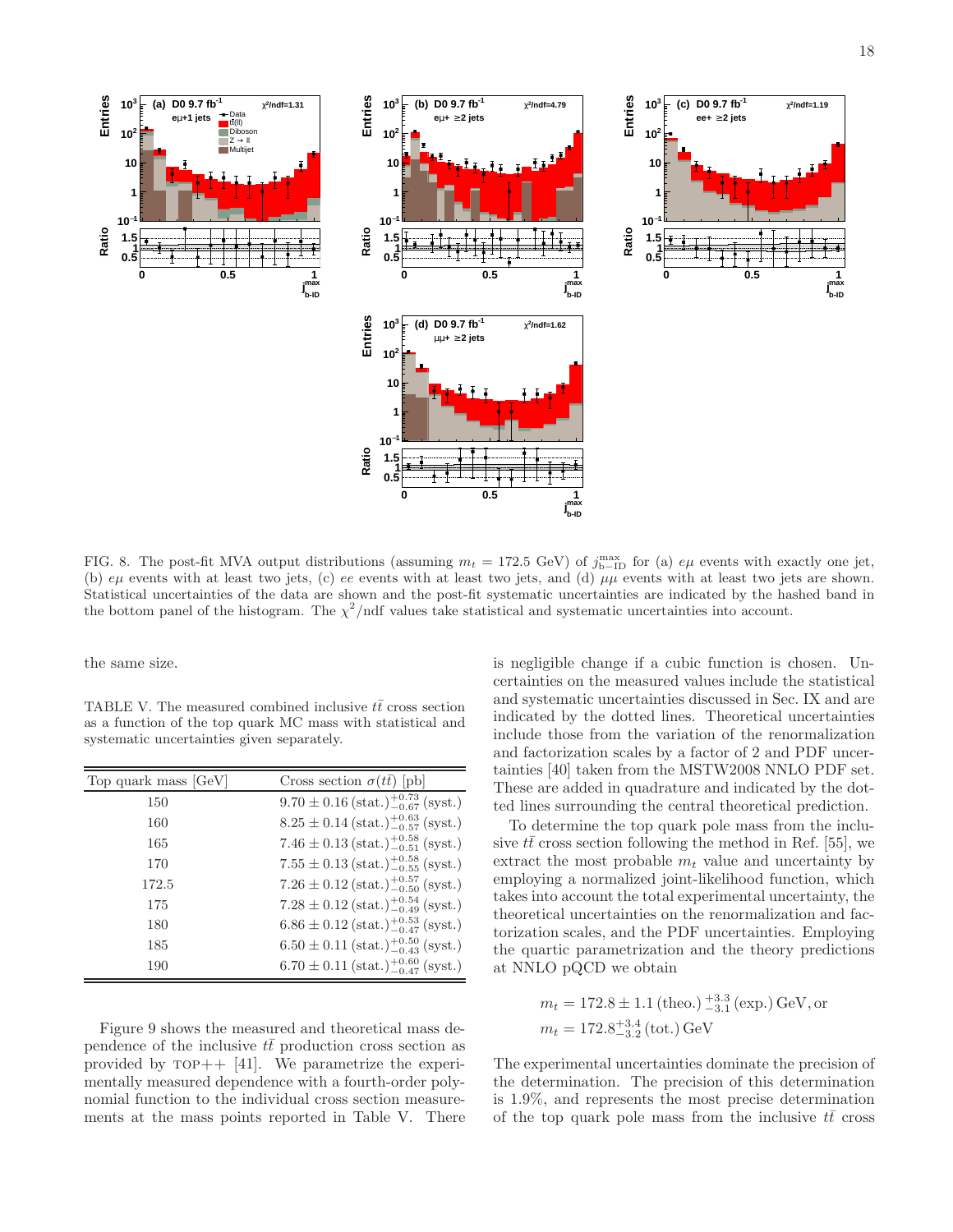

FIG. 9. The measured  $t\bar{t}$  production cross section dependence on the top quark mass (points) parametrized by a quartic function (solid black line) and compared to the dependence provided by the NNLO pQCD calculation  $\text{top++}$  [41], which implements pQCD calculations according to Ref. [38].

section at the Tevatron. This supersedes our previous determination which had a precision of 3% [55].

## XII. CONCLUSIONS

The inclusive  $t\bar{t}$  production cross section has been measured combining the lepton+jets and dilepton top quark decay channels based on the full Tevatron data set at  $\sqrt{s}$  = 1.96 TeV. We performed a simultaneous loglikelihood fit to profile systematic uncertainties and, for a top quark mass of 172.5 GeV, we measured a combined  $t\bar{t}$  cross section of

$$
\sigma_{t\bar{t}} = 7.26 \pm 0.13 \, (\text{stat.}) \, ^{+0.57}_{-0.50} \, (\text{syst.}) \, \text{pb},
$$

which corresponds to a relative uncertainty of 7.6%. This result and the measured inclusive cross sections per decay channel are in good agreement with predictions by QCD.

We employed the dependence of the theoretical cross section on the top mass, to determine a pole mass of the top quark of

$$
m_t = 172.8^{+3.4}_{-3.2} \,\text{(tot.)}\,\text{GeV}.
$$

The uncertainty corresponds to a precision of 1.9% and represents the most precise determination of the top quark pole mass at the Tevatron.

## XIII. ACKNOWLEDGMENTS

We thank Vladimir Shiltsev for enlightening discussions. We thank the staffs at Fermilab and collaborating institutions, and acknowledge support from the Department of Energy and National Science Foundation (United States of America); Alternative Energies and Atomic Energy Commission and National Center for Scientific Research/National Institute of Nuclear and Particle Physics (France); Ministry of Education and Science of the Russian Federation, National Research Center "Kurchatov Institute" of the Russian Federation, and Russian Foundation for Basic Research (Russia); National Council for the Development of Science and Technology and Carlos Chagas Filho Foundation for the Support of Research in the State of Rio de Janeiro (Brazil); Department of Atomic Energy and Department of Science and Technology (India); Administrative Department of Science, Technology and Innovation (Colombia); National Council of Science and Technology (Mexico); National Research Foundation of Korea (Korea); Foundation for Fundamental Research on Matter (The Netherlands); Science and Technology Facilities Council and The Royal Society (United Kingdom); Ministry of Education, Youth and Sports (Czech Republic); Bundesministerium für Bildung und Forschung (Federal Ministry of Education and Research) and Deutsche Forschungsgemeinschaft (German Research Foundation) (Germany); Science Foundation Ireland (Ireland); Swedish Research Council (Sweden); China Academy of Sciences and National Natural Science Foundation of China (China); and Ministry of Education and Science of Ukraine (Ukraine).

data set, Phys. Rev. D 88, 091103 (2013).

- [5] S. Chatrchyan et al. (CMS Collaboration), Measurement of the  $t\bar{t}$  production cross section in the dilepton channel in  $p\bar{p}$  collisions at  $\sqrt{s} = 8$  TeV, J. High Energy Phys. 02 (2014) 024.
- [6] G. Aad et al. (ATLAS Collaboration), Measurement of the top pair production cross section in 8 TeV protonproton collisions using kinematic information in the lepton+jets final state with ATLAS, Phys. Rev. D 91, 112013 (2015).
- [7] R. Aaij et al. (LHCb Collaboration), First observation of top quark production in the forward region, Phys. Rev.
- [1] F. Abe et al. (CDF Collaboration), Observation of top quark production in  $p\bar{p}$  collisions, Phys. Rev. Lett. 74, 2626 (1995).
- [2] S. Abachi et al. (D0 Collaboration), Observation of the top quark, Phys. Rev. Lett. 74, 2632 (1995).
- [3] V. M. Abazov et al. (D0 Collaboration), Measurement of the top quark pair production cross section in the lepton+jets channel in proton-antiproton collisions at  $\sqrt{s} = 1.96$  TeV, Phys. Rev. D 84, 012008 (2011).
- [4] F. Abe et al. (CDF Collaboration), Measurement of the top-quark pair-production cross section in events with two leptons and bottom-quark jets using the full CDF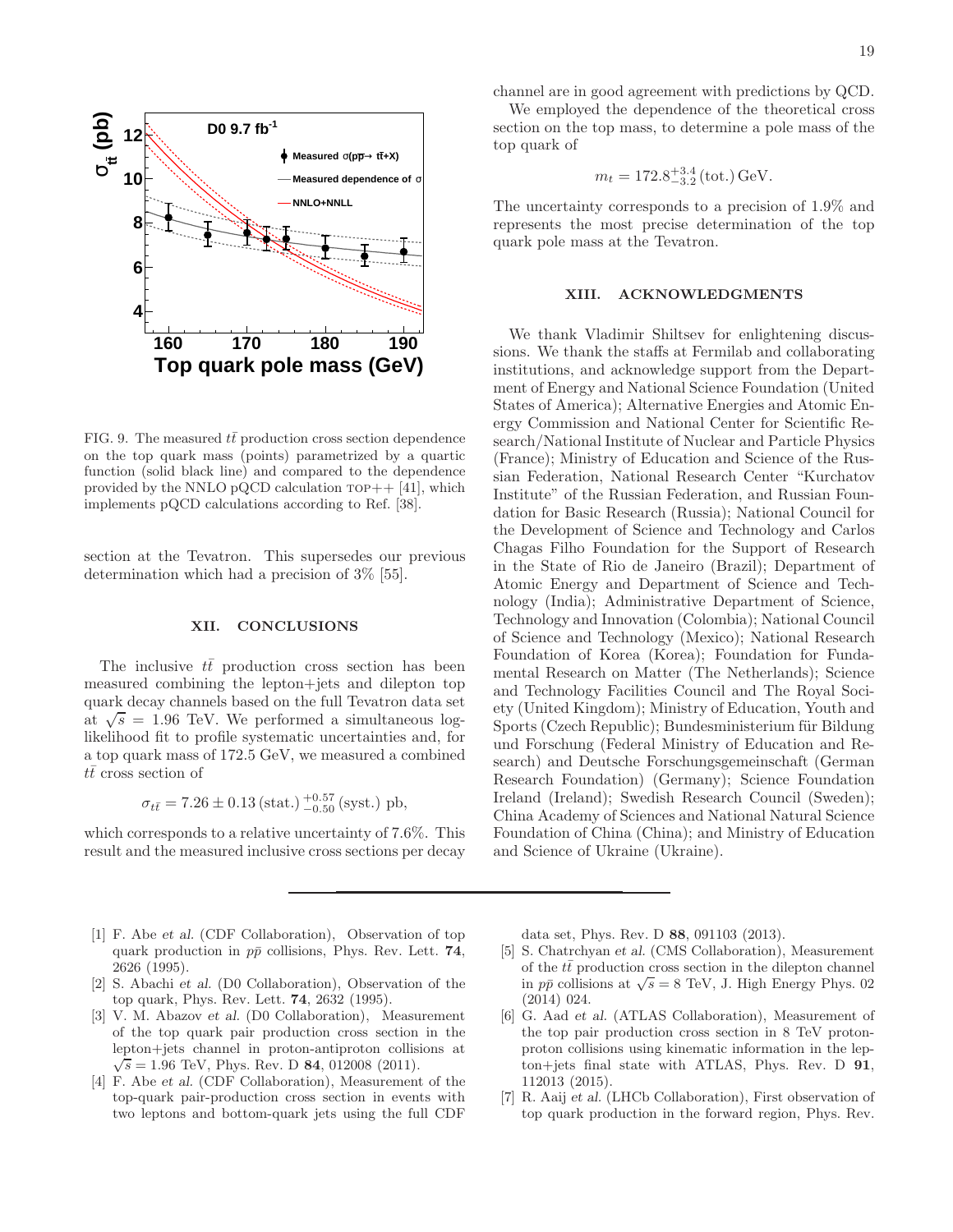Lett. 115, 112001 (2015).

- [8] V. M. Abazov et al. (D0 Collaboration), Precision measurement of the top-quark mass in lepton+jets final states, Phys. Rev. Lett. 113, 032002 (2014).
- [9] V. M. Abazov et al. (CDF & D0 Collaboration), Combination of the top-quark mass measurements from the Tevatron collider, Phys. Rev. D 86, 092003 (2012), updated in [arXiv:1407.2682].
- [10] S. Weinzierl, Precision of the top mass, in Proceedings of the 50th Rencontres de Moriond on EW Interactions and Unified Theories, La Thuile edited by E. Auge, J. Dumarchez, and J. T. T. V (ARSIF, Paris, 2015), [arxiv:1505.00630].
- [11] K. Kondo, Dynamical likelihood method for reconstruction of events with missing momentum. 1: Method and toy models, J. Phys. Soc. Jap. 57, 4126 (1988).
- [12] R. M. Neal, Bayesian Learning for Neural Networks, (Springer-Verlag, Berlin, 1996).
- [13] L. Breiman, J. Friedman, C.J. Stone, and R.A. Olshen, Classification and Regression Trees, (Wadsworth, Stamford, 1984).
- [14] A. Hoecker, P. Speckmayer, J. Stelzer, J. Therhaag, E. von Toerne, and H. Voss, tmva-toolkit for multivariate data analysis, Proc. Sci. ACAT (2007) 040.
- [15] V. M. Abazov et al. (D0 Collaboration), Improved b quark jet identification at the D0 experiment, Nucl. Instrum. Methods Phys. Res., Sect. A 763, 290 (2014).
- [16] V. M. Abazov et al. (D0 Collaboration), The upgraded D0 detector, Nucl. Instrum. Methods Phys. Res., Sect. A 565, 463 (2006).
- [17] S. N. Ahmed et al., The D0 silicon microstrip tracker, Nucl. Instrum. Methods Phys. Res., Sect. A 634, 8 (2011).
- [18] R. Angstadt et al., The layer 0 inner silicon detector of the D0 experiment, Nucl. Instrum. Methods Phys. Res., Sect. A 622, 298 (2010).
- [19] V. M. Abazov et al. (D0 Collaboration), The muon system of the Run II D0 detector, Nucl. Instrum. Methods Phys. Res., Sect. A 552, 372 (2005).
- [20] T. Andeen et al., The D0 experiment's integrated luminosity for Tevatron run IIa, FERMILAB-TM-2365 (2007).
- [21] B.C.K. Casey et al., The D0 Run IIb luminosity measurement, Nucl. Instrum. Methods Phys. Res., Sect. A 698, 208 (2013).
- [22] M. Abolins et al., Design and implementation of the new D0 level-1 calorimeter trigger, Nucl. Instrum. Methods Phys. Res., Sect. A 584, 75 (2008).
- [23] V. M. Abazov et al. (D0 Collaboration), Electron and photon identification in the D0 experiment, Nucl. Instrum. Methods Phys. Res., Sect. A 750, 78 (2014).
- [24] V. M. Abazov et al. (D0 Collaboration), Muon reconstruction and identification with the Run II D0 detector, Nucl. Instrum. Methods Phys. Res., Sect. A 737, 281  $(2014).$
- [25] G. Blazey et al., Run II jet physics, arXiv:hepex/0005012.
- [26] V. M. Abazov et al. (D0 Collaboration), Jet energy scale determination in the D0 experiment, Nucl. Instrum. Methods Phys. Res., Sect. A 763, 442 (2014).
- [27] R. Brun and F. Carminati, CERN Program Library Long Writeup W5013, 1993 (unpublished).
- [28] S. Frixione and B. R. Webber, Matching NLO QCD computations and parton shower simulations, J. High Energy

Phys. 06 (2002) 029; S. Frixione et al., J. High Energy Phys. 08 (2003) 007.

- [29] M. L. Mangano, M. Moretti, F. Piccinini, R. Pittau, and A.D. Polosa, alpgen, a generator for hard multiparton processes in hadronic collisions, J. High Energy Phys. 07 (2003) 001.
- [30] G. Corcella, I.G. Knowles, G. Marchesini, S. Moretti, K. Odagiri, P. Richardson, M.H. Seymour, and B.R. Webber, herwig 6.5: an event generator for hadron emission reactions with interfering gluons (including supersymmetric processes), J. High Energy Phys. 01 (2001) 010.
- [31] T. Sjøstrand, S. Mrenna, and P. Skands, pythia 6.4 physics and manual, J. High Energy Phys. 05 (2006) 026.
- [32] E. Boos et al. (CompHEP collaboration), CompHEP 4.4 - Automatic Computations from Lagrangians to Events, Nucl. Instrum. Methods Phys. Res., Sect. A 534, 250 (2004).
- [33] A. Pukhov et al.,  $CompHEP$  a package for evaluation of Feynman diagrams and integration over multi-particle phase space, User's manual for version 3.3, INP MSU report 98-41/542 (arXiv:hep-ph/9908288).
- [34] J. Pumplin et al., New generation of parton distributions with uncertainties from global QCD analysis, J. High Energy Phys. 07 (2002) 12.
- [35] D. Stump, J. Huston, J. Pumplin, W.-K. Tung, H.L. Lai, S. Kuhlmann, and J.F. Owens, Inclusive jet production, parton distributions, and the search for new physics, J. High Energy Phys. 10 (2003) 46.
- [36] K.A. Olive et al. (Particle Data Group), Review of particle physics, Chin. Phys. C 38, 090001 (2014).
- [37] S. Moch and P. Uwer, Theoretical status and prospects for top-quark pair production at hadron colliders, Phys. Rev. D 78, 034003 (2008).
- [38] P. Bärnreuther, M. Czakon and A. Mitov, Percentlevel-precision physics at the Tevatron: Next-to-next-toleading order QCD corrections to  $q\bar{q} \to t\bar{t} + X$ , Phys. Rev. Lett. 109 132001 (2012).
- [39] N. Kidonakis, NNNLO soft-gluon corrections for the topantitop pair production cross section, Phys. Rev. D 90, 014006 (2014).
- [40] A. D. Martin, W. J. Stirling, R. S. Thorne and G. Watt, Parton distributions for the LHC, Eur. Phys. J. C 63, 189 (2009).
- [41] M. Czakon and A. Mitov,  $\text{TOP++}:$  a program for the calculation of the top-pair cross-section at hadron colliders, Comput. Phys. Commun. 185 2930 (2014).
- [42] J. Campell, R. K. Ellis, MCFM for the Tevatron and the LHC, Nucl. Phys. Proc. Suppl. 205 (2010) 10 205, [arXiv:1007.3492].
- [43] V. M. Abazov et al. (D0 Collaboration), Measurement of the normalized  $Z/\gamma^* \to \mu^+\mu^-$  transverse momentum distribution in  $p\bar{p}$  collisions at  $\sqrt{s} = 1.96$  TeV, Phys. Lett. B 693, 522 (2010).
- [44] C. Balazs and C. P. Yuan, Soft gluon effects on lepton pairs at hadron colliders, Phys. Rev. D 56, 5558 (1997).
- [45] N. Kidonakis, Single top production at the Tevatron: Threshold resummation and finite-order soft gluon corrections, Phys. Rev. D 74, 114012 (2006).
- [46] V. M. Abazov et al. (D0 Collaboration), Measurement of differential  $t\bar{t}$  production cross sections in  $p\bar{p}$  collisions, Phys. Rev. D 90, 092006 (2014).
- [47] V. M. Abazov et al. (D0 Collaboration), Measurement of the asymmetry in angular distributions of leptons